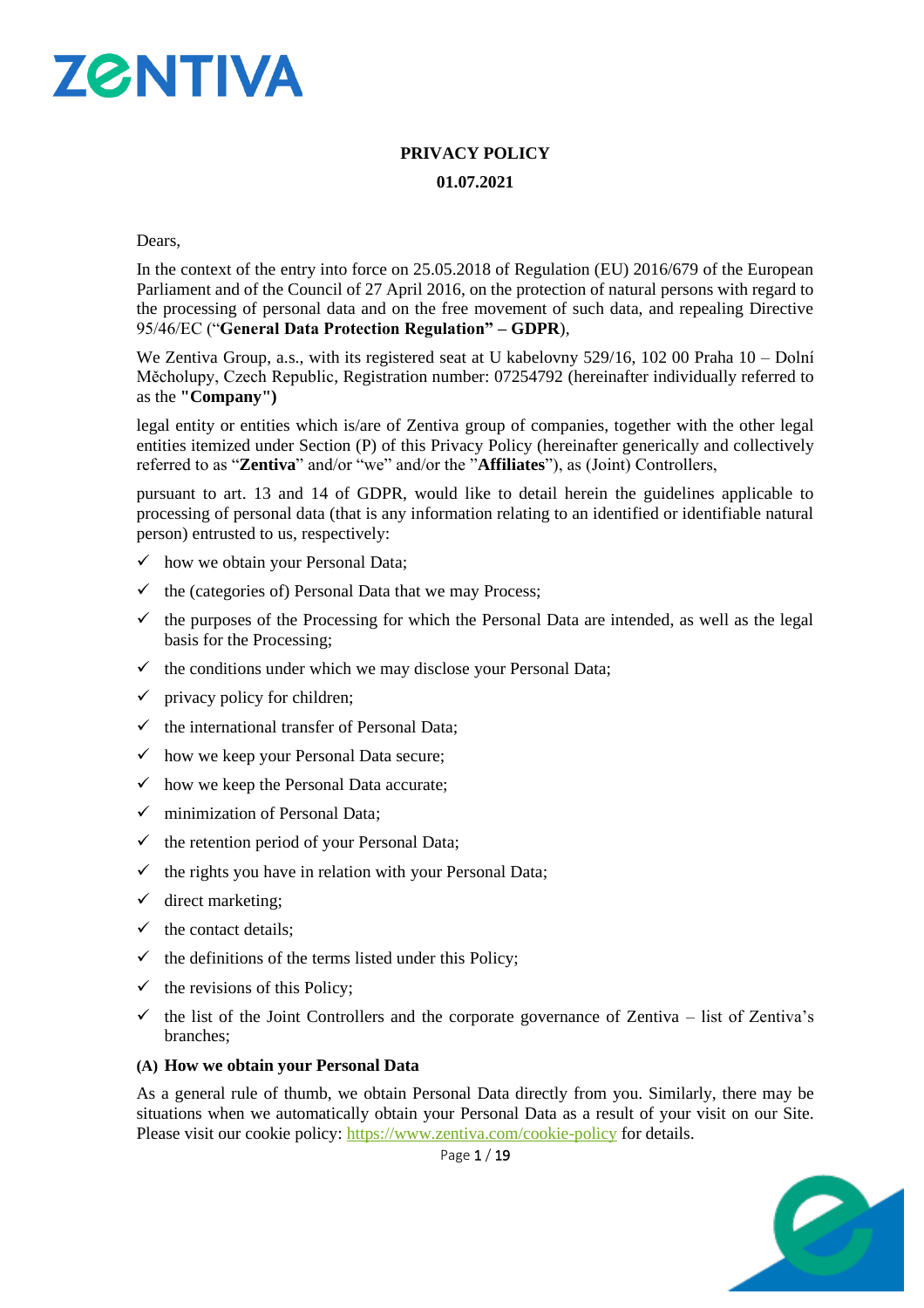

There may also be situations when we obtain your Personal Data from other sources. Therefore, within the framework of our activity, we may obtain your Personal Data in any manner (e.g.: faceto-face discussions, telephone or written conversations, on electronic and/or paper based format) from:

 $\checkmark$  other legal entities, which are part of the Zentiva group (you may view under Section (P) below, the list of legal entities which are part of Zentiva group); and / or

 $\checkmark$  other public or private legal entities, with or without legal personality (e.g.: your employer, or other central / local public institutions / authorities, in the exercise of their legal duties, including of control and investigation, or from our commercial partner etc.); and / or

 $\checkmark$  as a result of a merger, asset acquisitions or assignments of debt; and / or

 $\checkmark$  following disclosure from other individuals (e.g.: people who have reported Zentiva side effects suspected by you, individuals involved in car accidents who do not own the vehicle involved in the accident etc.); and / or

 $\checkmark$  public sources (e.g.: literature).

In case your Personal Data is disclosed to us by a third-party individual, we will consider that you have previously authorized the use and disclosure of your Personal Data. It is the duty of this thirdparty individual, to make sure that it has the necessary authorization to use and disclose Us your Personal Data, prior to doing so. Likewise, in case you disclose Us Personal Data of a third-party individual, we will consider that you have already been authorized by the related third-party individual to do so. Also, in case we Process your Personal Data obtained from a third-party legal entity, the latter is required to provide you with the necessary information pertaining to Processing of your Personal Data, including on disclosure to us. In case such third-party legal entity, does not provide you with the necessary information pertaining to Processing of your Personal Data, including on disclosure to us, please contact that third-party legal entity, directly.

#### **(B) The (categories of) Personal Data that we may Process**

Within the framework of our activity, we may collect your Personal Data in physical and / or electronic format, which we will hold, record, use and Process in any other way, in accordance with the legislation applicable to Us and the guidelines set out in this Privacy Policy.

The general rule of thumb is to collect and request the transmission of only that Personal Data that is adequate, relevant and limited to what it is required within the framework of our activity, depending on the nature of our relationship with you.

The general rule of thumb is also not to collect those categories of Personal Data, considered to be special, such as: data revealing racial or ethnic origin, political opinions, religious or philosophical beliefs, or trade union membership, and genetic data, biometric data for the purpose of uniquely identifying a natural person, data concerning health or data concerning a natural person's sex life or sexual orientation ("**Sensitive Personal Data**"), except in specific and limitative circumstances and forms, provided for in the Personal Data protection legislation (e.g. ensuring high standards of quality and safety of pharmaceutical products for human use or medical devices).

Therefore, in case:

- ➢ **You will decide to visit our Site** for any reason (even for your information purposes only) and accept all our cookies: [https://www.zentiva.com/cookie-policy,](https://www.zentiva.com/cookie-policy) we will Process only those Personal Data that concern you and which relate to your authentication on the internet, such as:
	- ✓ IP address;
	- $\checkmark$  type of browser you use;
	- $\checkmark$  language settings;
	- $\checkmark$  access sessions:

Page 2 / 19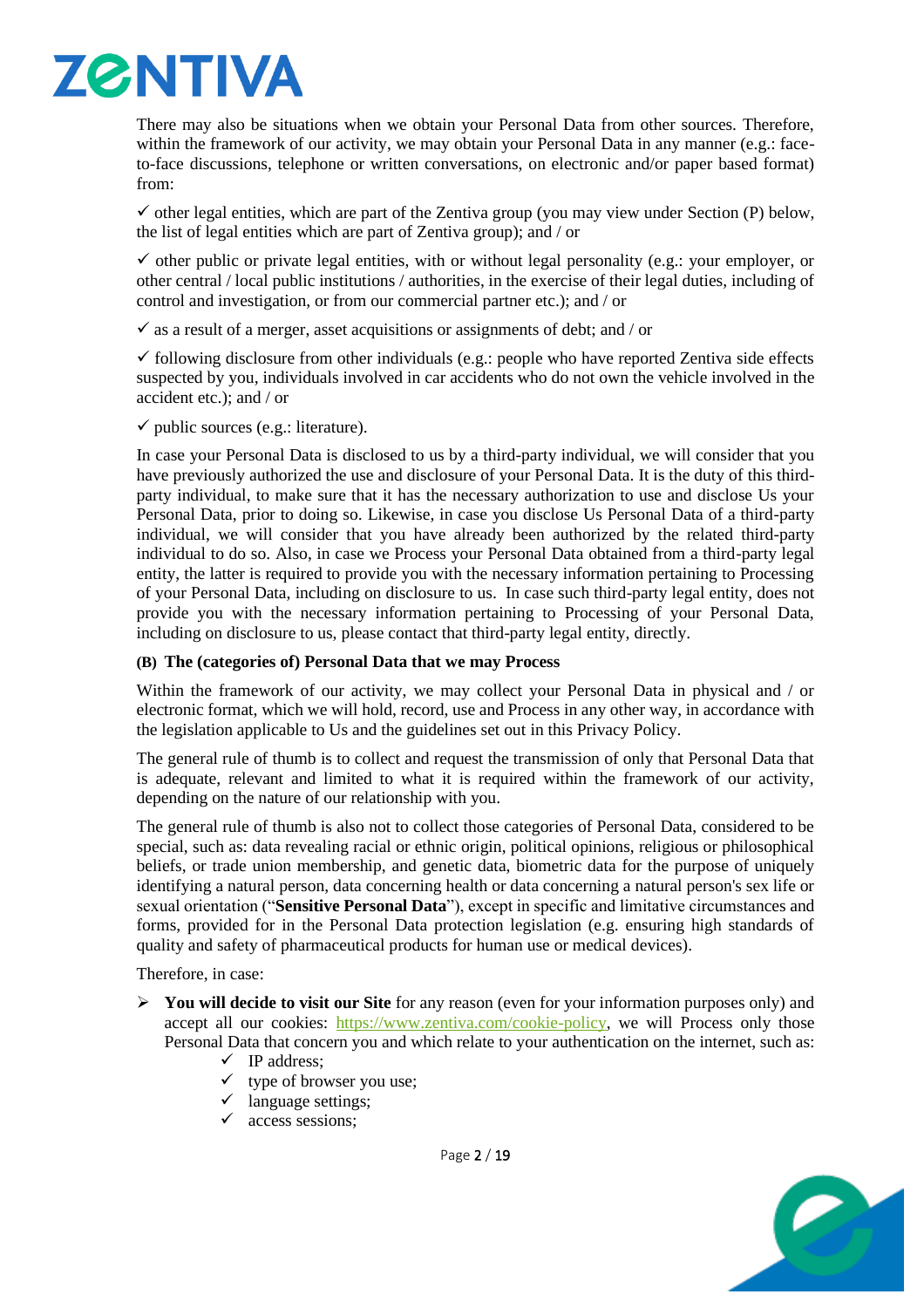

- ➢ **You will decide to contact Us** for any reason and therefore you fill in the "Contact form" available on our Site, or you contact Us in any other way, we will Process those Personal Data that concern you and you decide to disclose to us, such as:
	- $\checkmark$  identification data (name, surname):
	- $\checkmark$  contact data (e-mail address) / (personal / professional) telephone number, postal address – if applicable;
	- $\checkmark$  content of communication (physical and / or electronic);
	- $\checkmark$  physical and / or electronic signature;
	- $\checkmark$  field / occupation / profession / place of work / title / specialty / professional degree / academic title – if applicable.
- ➢ **You will decide to subscribe to our newsletters**, we will Process those Personal Data that concern you, such as at least the following information:
	- $\checkmark$  identification data (name, surname);
	- $\checkmark$  contact data (personal / professional e-mail address);
	- $\checkmark$  content of communication (physical and / or electronic, including, but not limited to your consent – grant and / or withdrawal);
- ➢ **You will decide to report to Us,** in any way and on any path, **a suspected adverse event,** we will Process Personal Data concerning you as a reporter (that is the person who reports a suspected adverse event), such as at least the following information:
	- $\checkmark$  identification data (name, surname);
	- $\checkmark$  contact data (postal address or mailing address (e-mail) or personal / professional telephone number);
	- $\checkmark$  your qualification (in case you are a Healthcare Professional);
	- $\checkmark$  initials of the person who experienced the suspected adverse event and / or other identifiers, such as: date of birth, age / age category, gender, period of pregnancy (if applicable);
	- $\checkmark$  description of the suspected adverse event, such as the signs and symptoms experienced, the date on which the suspected adverse event occurred and the effect of the suspected adverse event;
	- $\checkmark$  voice (in case you report the suspected adverse event by means of the pharmacovigilance service dedicated land line);
	- $\checkmark$  signature (physical and / or electronic if applicable);
	- $\checkmark$  content of communication (physical and / or electronic);
	- $\checkmark$  name of the concerned product.
- ➢ **You will decide to send Us,** in any way and on any path, **a product quality complaint**, we will Process Personal Data concerning you as a claimant (that is the person who submits a product quality complaint), such as at least the following information:
	- $\checkmark$  identification data (name, surname);
	- ✓ contact data (postal address or mailing address (e-mail) or personal / professional telephone number);
	- $\checkmark$  your qualification (in case you are a Healthcare Professional);
	- $\checkmark$  description of the quality complaint;
	- $\checkmark$  signature (physical and / or electronic if applicable);
	- $\checkmark$  content of communication (physical and / or electronic);
	- $\checkmark$  name of the concerned product.
- ➢ **You want to become an employee of Zentiva** and therefore you fill in the "Application Form" available on our Site or contact us in any other way, either upon our previous request or upon you own initiative, we will Process Personal Data concerning you, such as:
	- $\checkmark$  identification data (name, surname);
	- $\checkmark$  contact data (telephone number, mailing address (e-mail));
	- $\checkmark$  content of communication (physical and / or electronic);
	- $\checkmark$  data on the desired occupation / department / city;

Page 3 / 19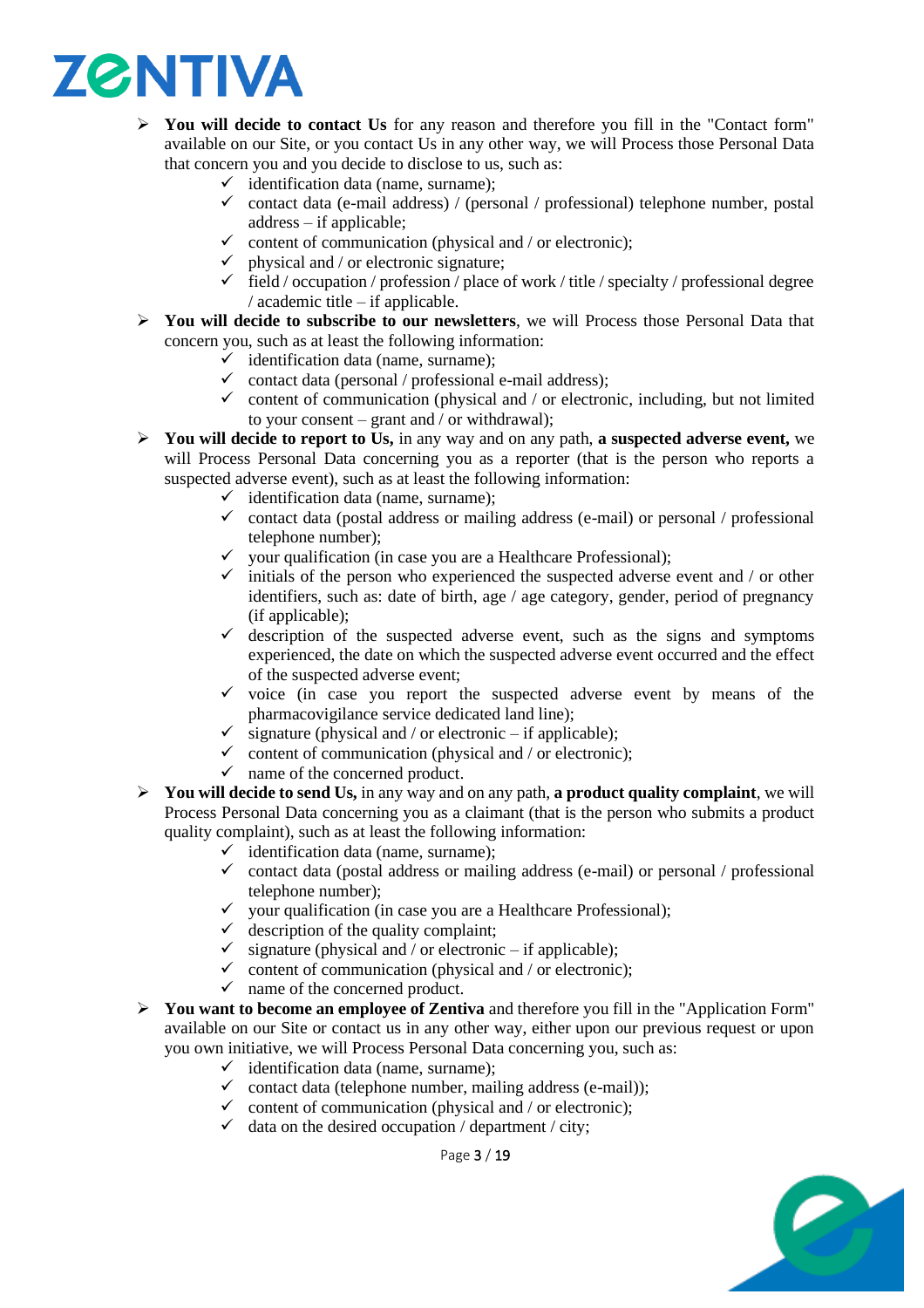

- $\checkmark$  data on education, training and professional experience (the data you decide to disclose in your resume);
- $\checkmark$  signature (physical and / or electronic if applicable);
- $\checkmark$  other data: the data you understand to present in your resume and / or the letter of intent.

To conduct the recruitment and selection process **we do not need any other Personal Data**, such as (but not limited to):

- $\checkmark$  image (photo);
- $\checkmark$  copies of identity documents;
- $\checkmark$  copies of education degrees;
- $\checkmark$  information on criminal record;
- $\checkmark$  information on your health condition etc.
- ➢ **In case you legally or conventionally represent a legal entity** (public or private, with or without legal personality) **on behalf of which you act against our Company,** for any reason, in any way and manner, we will Process Personal Data concerning you, such as:
	- $\checkmark$  identification data (name, surname);
	- $\checkmark$  contact data (mailing / billing address, e-mail address, telephone number (personal / professional);
	- $\checkmark$  content of communication (physical and / or electronic);
	- $\checkmark$  field / occupation (workplace, title, business card);
	- $\checkmark$  signature (physical and / or electronic if applicable).
- ➢ **In case you decide to be part of a contract with Us**, we will Process Personal Data concerning you, such as:
	- $\checkmark$  identification data (name, surname, tax identification number / national ID);
	- $\checkmark$  contact data (home / billing address, telephone number (personal / professional), email address);
	- $\checkmark$  domain / occupation if applicable (workplace, profession, title, specialty, professional degree, academic title, as appropriate);
	- $\checkmark$  signature (physical and / or electronic);
	- $\checkmark$  documents / evidence in relation with the performance of the contract.
- ➢ **In case You are a Healthcare Professional** we interact with, we will Process Personal Data concerning you, such as:
	- $\checkmark$  identification data (name, surname, professional ID if applicable);
	- $\checkmark$  contact data (telephone number (personal / professional), e-mail address (personal / professional);
	- $\checkmark$  domain / occupation (workplace, profession, title, specialty, professional degree, university title);
	- $\checkmark$  content of communication (physical and / or electronic);
	- $\checkmark$  signature (physical and / or electronic);
	- $\checkmark$  image (event photos if applicable);
	- $\checkmark$  voice (testimonials if applicable).
- ➢ **You will decide to purchase goods offered for sale by Us** (e.g. electronic appliances, furniture, cars, waste etc.), we will Process Personal Data concerning you, such as:
	- $\checkmark$  identification data (name, surname, tax identification code / national ID);
		- $\checkmark$  contact details (home / billing address);
		- $\checkmark$  content of communication (physical and / or electronic);
	- $\checkmark$  signature (physical and / or electronic);
- ➢ **You will decide to visit our premises**, for any reason, we will Process Personal Data concerning you, such as:
	- $\checkmark$  identification data (name, surname, ID (read only) vehicle registration number (without the option of registration number recognition), place of work, title, data resulting from the internal training questionnaire in relation with the good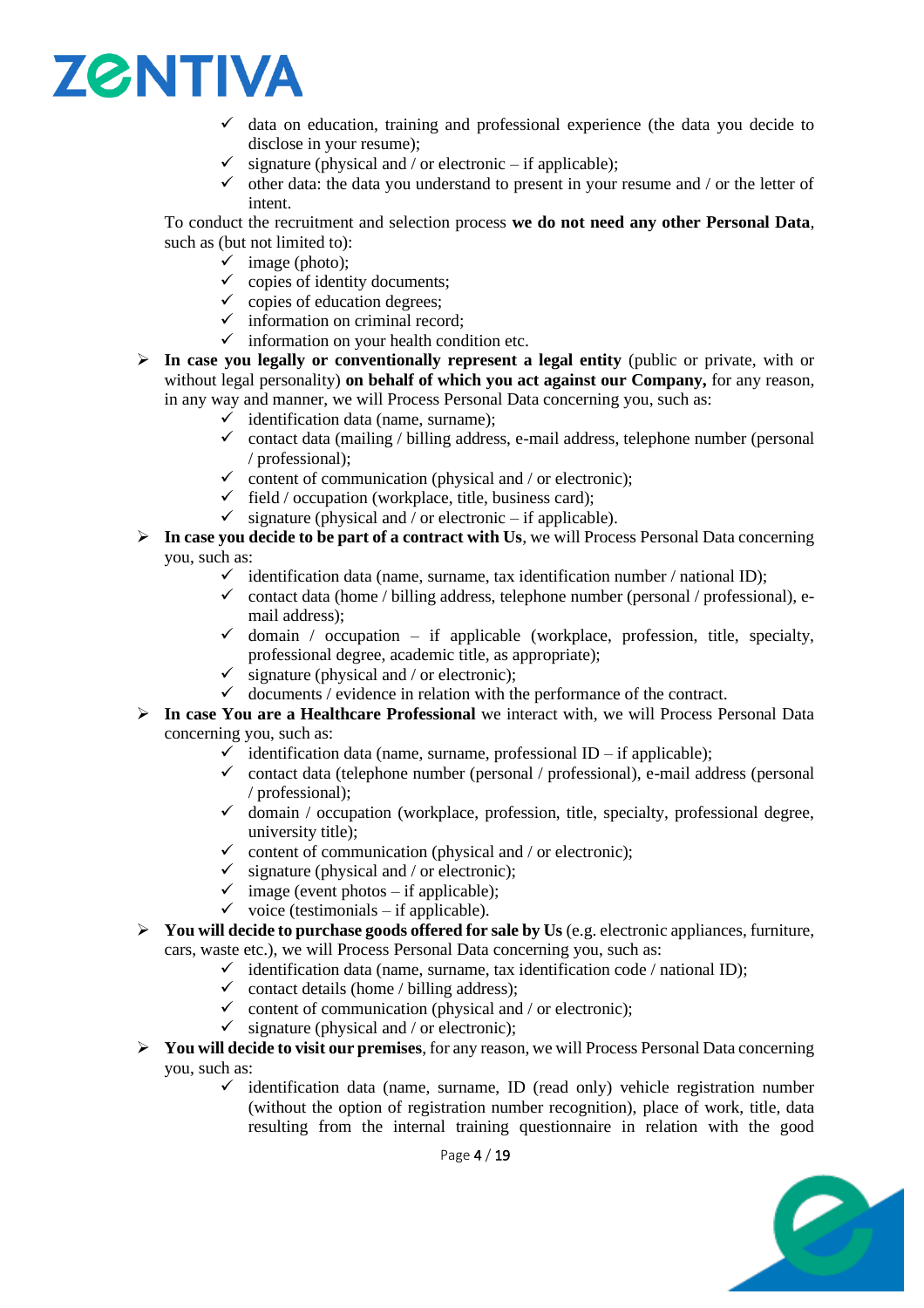

manufacturing practices and health and safety at work (*where applicable*), arrival / departure time, destination, image (without the option of facial recognition), electronic holographic signature);

- $\checkmark$  general data on the state of health (temperature, symptoms of COVID-19, exposure to COVID-19);
- ➢ **You are involved in a car accident**, the vehicle involved in the car accident is in our property or use and the car accident is **amicably resolved,** we will Process Personal Data concerning you, such as:
	- $\checkmark$  identification data, being given your capacity of driver involved in the car accident and / or owner of the vehicle involved in the car accident or eyewitnesses thereto, as the case may be (name, surname, date of birth, driving license – series, number, category, validity, as appropriate);
	- $\checkmark$  contact data, being given your capacity of driver involved in the car accident and / or owner of the vehicle involved in the car accident or eyewitnesses thereto, as the case may be (full postal address, personal / professional telephone number or e-mail address, as appropriate);
	- $\checkmark$  data on the accident (date, location and place of the car accident, circumstances of the car accident, sketch of the car accident);
	- $\checkmark$  vehicle data involved in the car accident (mark, type, registration number, country of registration);
	- $\checkmark$  data on insurance (insurance policy (civil liability / green card), insurance company (agency or insurance broker), number and validity of insurance policy, insurance policy damage coverage);
	- $\checkmark$  signature:
	- $\checkmark$  content of communication (physical and / or electronic);
	- ➢ **In case You, as either whistle-blower, or wrongdoer, or witness, or third party, decide to whistle blow a corruption case, or any other case,** We will process Personal Data concerning you, such as:
		- $\checkmark$  Identification data (name, surname, work and residence permit number (if applicable), signature, disciplinary measures / actions);
		- $\checkmark$  Contact data (personal phone number, personal e-mail address, content of communication, contact details of a close person for emergencies ).

Notwithstanding the foregoing, we reserve the right to request you other Personal Data necessary for the fulfilment of our legal and / or contractual duties and / or obligations, strictly in accordance with the legal provisions applicable to Us.

In case you do not agree to provide us with your Personal Data, we will not be able to accomplish the activities mentioned herein or those that fall within the scope of our legal and / or contractual obligations.

#### **(C) The purposes of the Processing for which the Personal Data are intended, as well as the legal basis for the Processing**

#### **(C.1.) The Purposes of Processing for which the Personal Data are intended**

Depending on the nature of our relationship with you, we, as a (Joint) Personal Data Controller, Process your Personal Data in accordance with the legal provisions applicable to Us, with a view to normally conduct our business, which may be resumed as follows, as the case may be:

- $\checkmark$  management of public and / or commercial relations, communication, business development;
- $\checkmark$  management of the registration, manufacture, import, export and / or distribution system of our products and / or of the products manufactured and / or distributed by our Company;
- $\checkmark$  management of the quality system;
- $\checkmark$  management of the pharmacovigilance system;



Page 5 / 19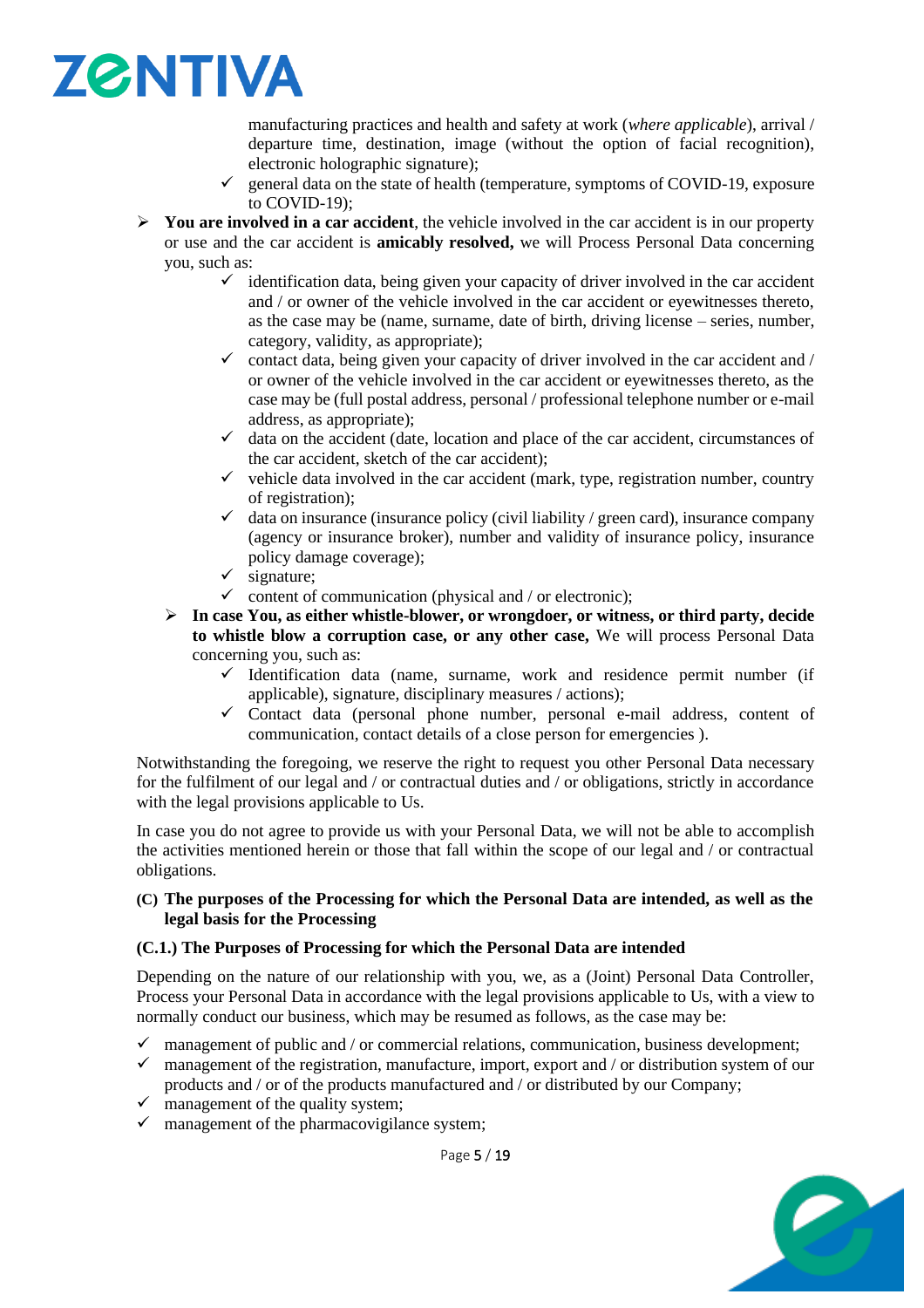

- $\checkmark$  recruitment and management of human resources, of occupational health and safety and of emergency situations, including but not limited to protection against serious cross-border threats to health – COVID-19;
- $\checkmark$  safeguarding high standards of quality and safety of health care and of medicinal products or medical devices;
- $\checkmark$  management of commercial contracts;
- $\checkmark$  management of financial / accounting documents and of financial resources;
- $\checkmark$  management of IT resources;
- $\checkmark$  legal assistance and / or representation;
- $\checkmark$  management of documents and of archiving system;
- ✓ management of physical security, security and protection of individuals and of property and security of operational activities associated with the means of Processing and communication of information;
- $\checkmark$  management of compliance with legal provisions applicable to Us, including within the context of control and investigation actions and cooperation with the public (central and / or local) competent institutions / authorities;
- $\checkmark$  protection of Zentiva's assets, or of Zentiva's customers and supplier's assets;
- $\checkmark$  management of our internal registrations / entries / internal records;
- $\checkmark$  legal reporting;
- $\checkmark$  corporate governance;
- $\checkmark$  event organization and sustainment.

#### **(C.2.) The legal basis for the Processing**

Depending on the nature of our relationship with you, we Process Personal Data concerning you if we have your consent (pursuant to art. 6, paragraph (1), letter a) of GDPR); and / or in case the Personal Data are required to perform a contract (pursuant to art. 6, paragraph (1), letter b) of GDPR); and / or in case the Personal Data are required in order for Us to comply with a legal obligation (pursuant to art. 6, paragraph (1), letter c) of GDPR); and /or to satisfy a certain legitimate interest that does not prevail over your fundamental rights and freedoms (pursuant to art. 6, paragraph (1), letter f) of GDPR).

In case we Process your Personal Data based only on your consent (for example: in case you apply for a vacancy within Zentiva), you will be able to withdraw your consent at any time, free of charge, without affecting the legality of the Processing made on the basis of consent prior to its withdrawal.

Without prejudice to your fundamental rights and freedoms, we may Process your Personal Data in order to satisfy a certain legitimate interest, such as:

- $\checkmark$  prevention, detection and investigation of misdemeanour, including conflict of interest, antibribery, fraud and money laundering or financing of terrorist acts;
- $\checkmark$  business development;
- $\checkmark$  analysis and management of commercial risks;
- $\checkmark$  protection or pursuit of a legal or contractual right or obligation belonging to us, to a legal entity belonging to the Zentiva group or to another (contractual) partner (you can see all the legal entities which are part of Zentiva group under Section (P) below);
- $\checkmark$  management of our internal registrations / entries / internal records;
- $\checkmark$  management of organizational resources;
- $\checkmark$  protection / security of Zentiva's assets or of Zentiva's customer's and supplier's assets;
- $\checkmark$  in relation with any claim, action or procedure (including, but not limited to: drafting and reviewing documents; drafting the necessary documentation for the conclusion of a transaction; obtaining legal advice and facilitating settlements);
- $\checkmark$  compliance with any rules, laws and regulations applicable to our activity, including cooperation with competent central and / or local public institutions / authorities.

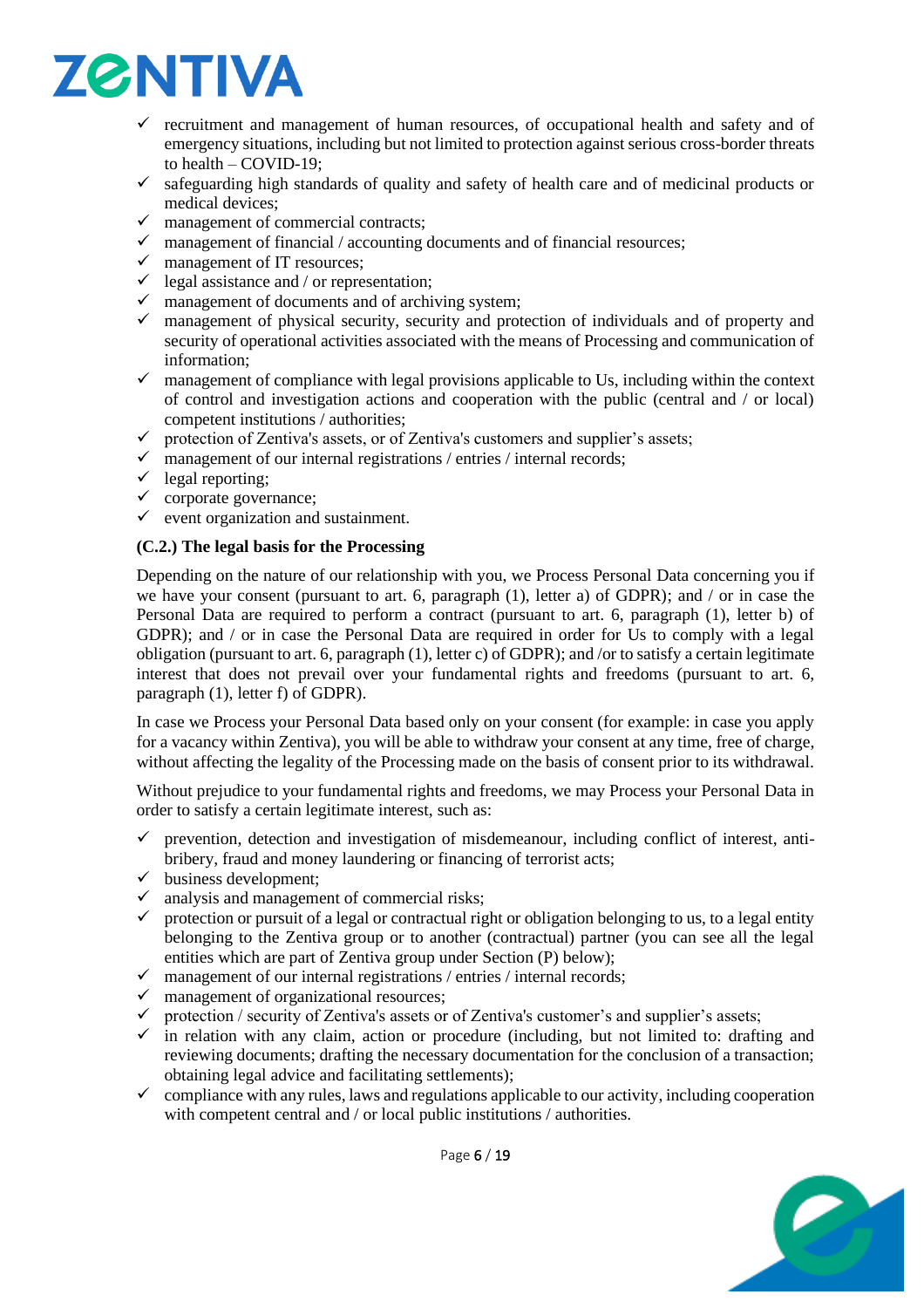# **ZØNTIVA**

### **(D) The conditions under which we may disclose your Personal Data**

Your Personal Data is intended for use by Zentiva, as a (Joint) Personal Data Controller.

In order to facilitate the pursuit of Zentiva's activities related to the purposes of the Processing, where appropriate and limited to a legal and specific purpose, your Personal Data may be disclosed to:

- $\checkmark$  you and, where appropriate, your appointed representatives;
- $\checkmark$  other legal entities that are part of the Zentiva group (you can view the list of the legal entities part of Zentiva group under Section (P) below);
- ✓ other (*contractual*) partners (e.g.: (contractual) partners directly or indirectly involved in the conclusion, performance, amendment and / or termination of our contract);
- $\checkmark$  banking institutions, in relation with any type of transfer of funds;
- $\checkmark$  central and / or local competent public institutions / authorities;
- $\checkmark$  providers of operational services (e.g.: receivables management and recovery service providers, couriers, telecommunications, IT, archiving etc.);
- $\checkmark$  our external consultants (e.g.: auditors, lawyers etc.);
- $\checkmark$  any relevant third-party provider, where our Sites use third-party advertising, plugins or content, if the case;
- $\checkmark$  business partners, investors, assignees (current or potential) with a view to facilitate business asset transactions (which may include but not be limited to mergers, acquisitions, assignment of claims or sale of assets),

pursuant with the legal provisions applicable for the previously specified categories of recipients.

#### **(E) Privacy policy for children**

Our Site(s) is (are) directed at an adult audience.

We do not purposely Process Personal Data of any individual we know to be under 16 years of age. The Personal Data of the individuals under 16 years of age shall be Processed only with the prior consent of the parent or holder of parental responsibility. Such legal representative shall be entitled, upon request, to view the information provided by the individuals under 16 years of age and / or to exercise the rights provided for under Section (K) herein.

#### **(F) The international transfer of Personal Data**

Because of the international nature of our business, we may need to transfer your Personal Data within Zentiva group, and to the third parties as noted above, in connection with the purposes set out in this Privacy Policy. For this reason, we may transfer your Personal Data to other countries that may have different laws and data protection compliance requirements to those that apply in the country in which you are located.

Where we transfer your Personal Data from the EEA to recipients located outside the EEA who are not in Adequate Jurisdictions, we do so on the basis of Standard Contractual Clauses. You may request a copy of our Standard Contractual Clauses using the following contact details:

- $\checkmark$  post: U kabelovny 529/16, 102 00 Praha 10 Dolní Měcholupy; and/or
- $\checkmark$  email: DPO(at)zentiva.com.

Please note that when you transfer any Personal Data directly to a Zentiva entity established outside the EEA, we are not responsible for that transfer of your Personal Data. We will nevertheless Process your Personal Data, from the point at which we receive such data, in accordance with the provisions of this Privacy Policy.

You will not be subject to a decision based on automated Processing of your Personal Data, including profiling.



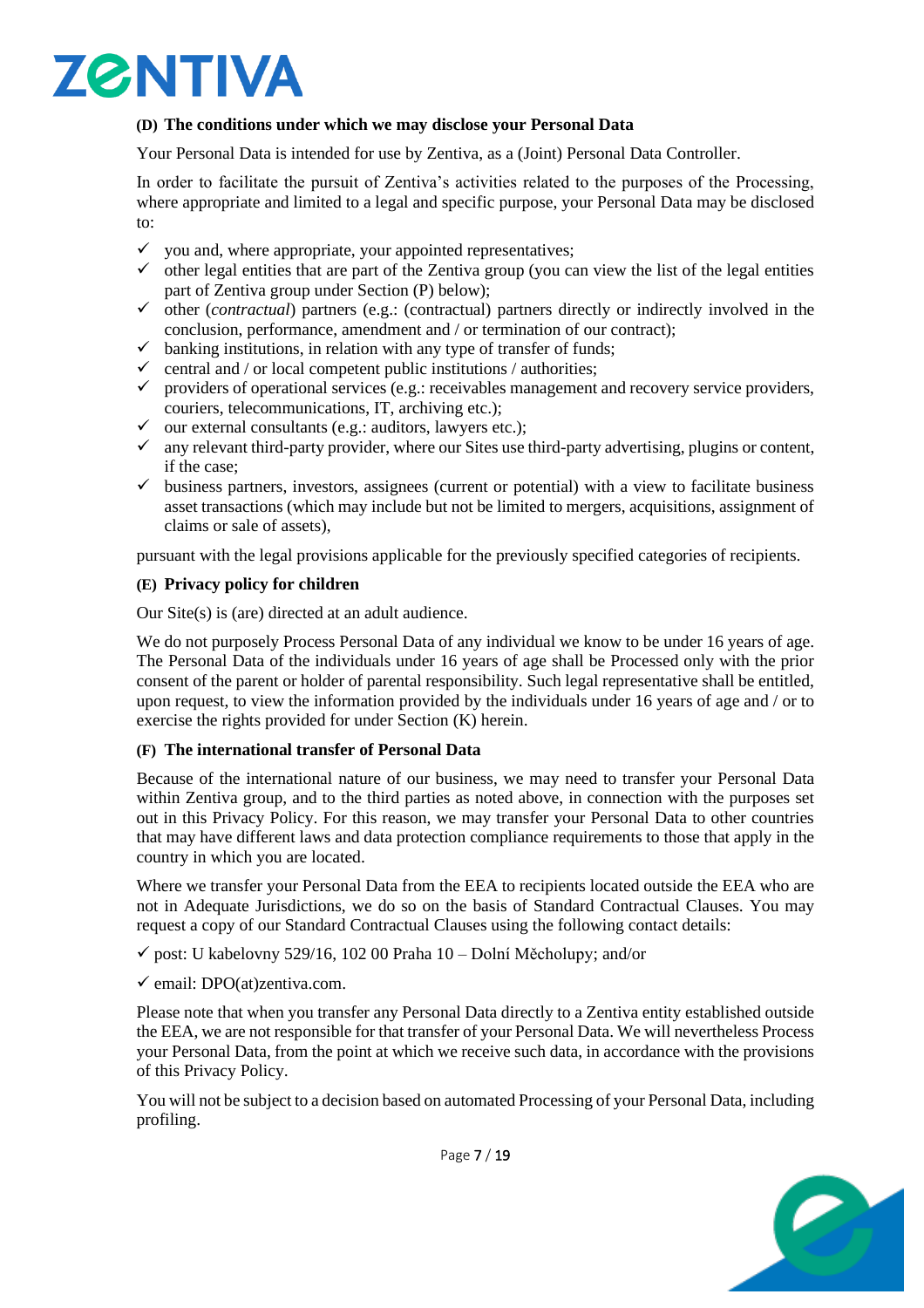

#### **(G) How we keep your Personal Data secure**

Zentiva Processes your Personal Data in a manner that ensures appropriate security of the Personal Data, including protection against unauthorized or unlawful Processing and against accidental loss, destruction or damage, using appropriate technical or organizational measures.

We have a framework of policies, standard operating procedures and trainings to cover the protection, confidentiality and security of Personal Data, and regularly review the suitability of the measures we have in place, so as to preserve the security of the Personal Data that we hold.

However, since the internet is an open system, the transmission of information via the Internet is not completely secure. Although we will implement all reasonable measures to protect your Personal Data, we cannot guarantee the security of your Personal Data transmitted to us using the Internet – any such transmission is at your own risk and you are responsible for ensuring that any Personal Data that you send to us is sent securely.

#### **(H) How we keep your Personal Data accurate**

We take reasonable steps to ensure that your Personal Data that we Process is accurate and, where necessary, kept up to date and the Personal Data that we Process that is inaccurate or uncomplete (having regard to the purposes for which it is Processed) is erased, rectified or completed without delay.

From time to time, we may ask you to confirm the accuracy of your Personal Data. You can always contact us with a request to rectify, complete or erase your inaccurate or incomplete Personal Data. For more details, please see the section (K) about the rights you have in relation with your Personal Data.

#### **(I) Minimization of Personal Data**

We take reasonable steps to ensure that your Personal Data that we Process is limited to the Personal Data reasonably necessary, in connection with the purposes set out in this Privacy Policy.

#### **(J) The retention period of your Personal Data**

We take reasonable steps to ensure that your Personal Data is only Processed for the minimum period necessary for the purposes set out in this Privacy Policy. The criteria for determining the duration for which we will retain your Personal Data are, as follows:

<span id="page-7-2"></span><span id="page-7-1"></span><span id="page-7-0"></span>

| as long as:            | (1) We will retain your Personal Data in a form that permits your identification only for                                                                                                                                                                            |
|------------------------|----------------------------------------------------------------------------------------------------------------------------------------------------------------------------------------------------------------------------------------------------------------------|
|                        | (a) we maintain an ongoing relationship with you (e.g. we have a long-term, on-<br>going relationship); or                                                                                                                                                           |
|                        | (b) we are obliged by law to keep your Personal Data (e.g in relation to<br>obligations arising from social security and pension matters); or                                                                                                                        |
|                        | (c) your Personal Data is necessary in connection with the lawful purposes set<br>out in this Privacy Policy (e.g. in relation to the occupational health and<br>safety matters),                                                                                    |
| plus:                  |                                                                                                                                                                                                                                                                      |
| $(2)$ the duration of: |                                                                                                                                                                                                                                                                      |
|                        | (a) any applicable limitation period (i.e. any period during which any person<br>could bring a legal claim against us in connection with your Personal Data,<br>or any authority can initiate legal proceedings in which your Personal Data<br>may be relevant); and |
|                        | $D0 = 0.110$                                                                                                                                                                                                                                                         |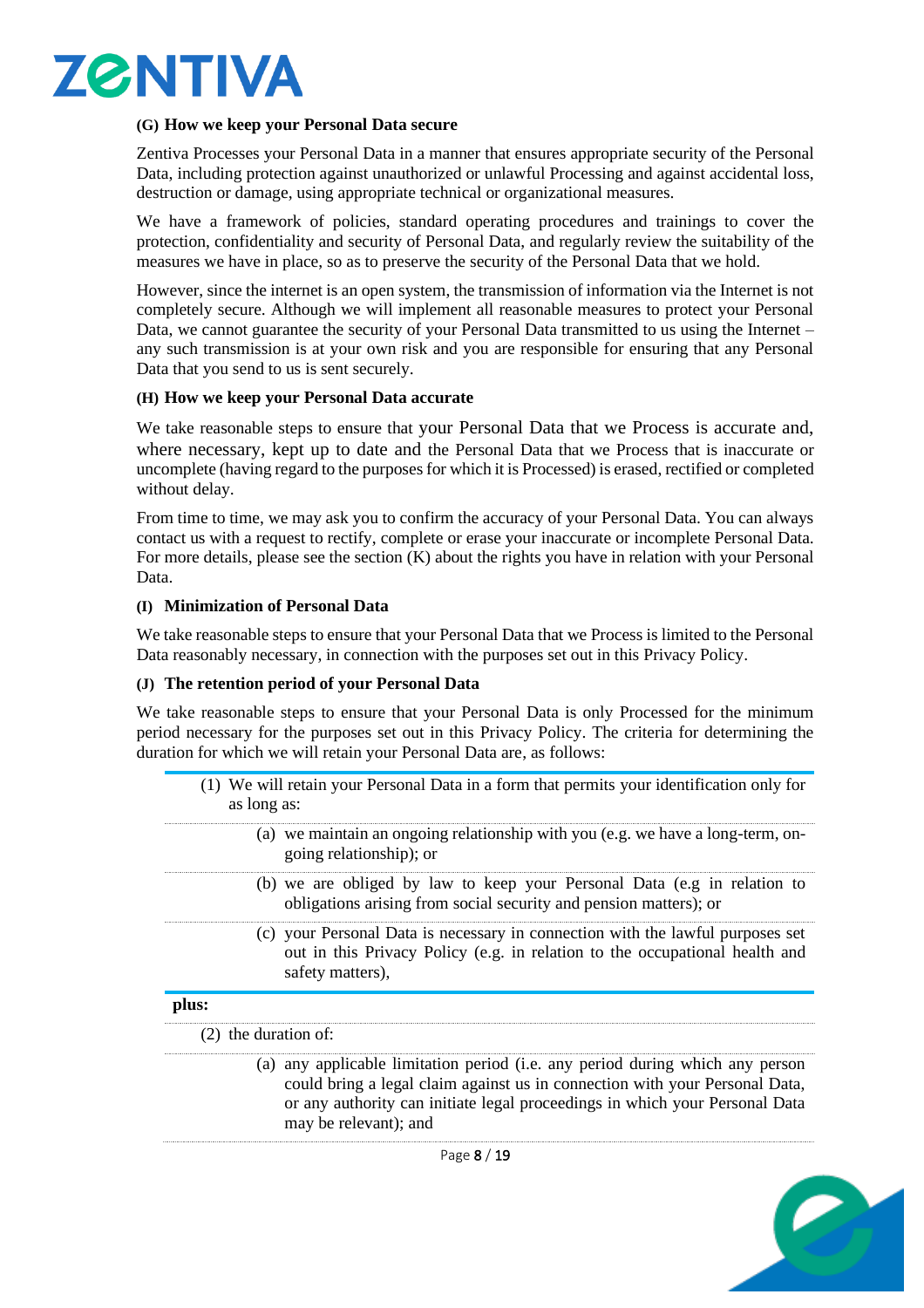

<span id="page-8-0"></span>(b) an additional two (2)-month period following the end of such applicable limitation period (so that, if a person brings a claim at the end of the limitation period, we are still afforded a reasonable amount of time to identify any Personal Data that is relevant to that claim, or if any authority initiates proceedings, we will still possess relevant documentation),

#### **and:**

<span id="page-8-1"></span>(3) in addition, if any relevant legal claims are brought or any other legal procedure is initiated, we may continue to Process your Personal Data for such additional periods as are necessary in connection with that claim or such proceedings.

During the periods noted in paragraphs [\(a\)](#page-7-0) and [\(b\)](#page-8-0) above, we will restrict our Processing of your Personal Data to the storage of, and maintaining the security of, such data, except to the extent that such data needs to be reviewed in connection with any legal claim, or any obligation under applicable law.

Once the periods in paragraphs [\(1\),](#page-7-1) [\(2\)](#page-7-2) an[d \(3\)](#page-8-1) above, each to the extent applicable, have concluded, we will either permanently delete or destroy the relevant Personal Data or anonymize the relevant Personal Data.

#### **(K) The rights you have in relation with your Personal Data**

Unless the law otherwise provides, you have the following rights:

 $\checkmark$  the right of access, meaning the right to obtain a confirmation from our part as to whether or not your Personal Data are being Processed, and, where that is the case, access to your Personal Data and information on the Processing;

 $\checkmark$  the right to rectification, meaning the right to have, without undue delay, the rectification of your inaccurate Personal Data and / or the completion of your incomplete Personal Data, including by means of providing a supplementary statement;

 $\checkmark$  the right to erasure/right to be forgotten, meaning the right to obtain from us the erasure of your Personal Data without undue delay where: your Personal Data are no longer necessary in relation to the purposes for which they were collected or otherwise Processed; *or* you withdraw the consent on which the Processing is based and there is no other legal ground for the Processing; *or*  you object to the Processing and there are no overriding legitimate grounds for the Processing; *or*  your Personal Data have been unlawfully Processed; *or* your Personal Data have to be erased for compliance with a legal obligation applicable to us; the above mentioned grounds shall not be applicable to the extent that Processing is necessary: for exercising the right of freedom of expression and information; *or* for compliance with a legal obligation which requires Processing by law to which we are subject *or* for the performance of a task carried out in the public interest *or* in the exercise of official authority vested in us; *or* for reasons of public interest in the area of public health; *or* for archiving purposes in the public interest, scientific or historical research purposes or statistical purposes in so far as the right to erasure/right to be forgotten is likely to render impossible or seriously impair the achievement of the objectives of that Processing; *or* for the establishment, exercise or defense of legal claims;

 $\checkmark$  the right to restriction of Processing, meaning the right to obtain from us the restriction of Processing where: you contest the accuracy of your Personal Data, for a period enabling us to verify the accuracy of your Personal Data; *or* the Processing is unlawful and you oppose the erasure of your Personal Data and request the restriction of their use, instead; *or* we no longer need your Personal Data for the purposes of the Processing, but you require them for the establishment, exercise or defense of legal claims; *or* you have objected to Processing, pending the verification whether our legitimate grounds override yours;



Page 9 / 19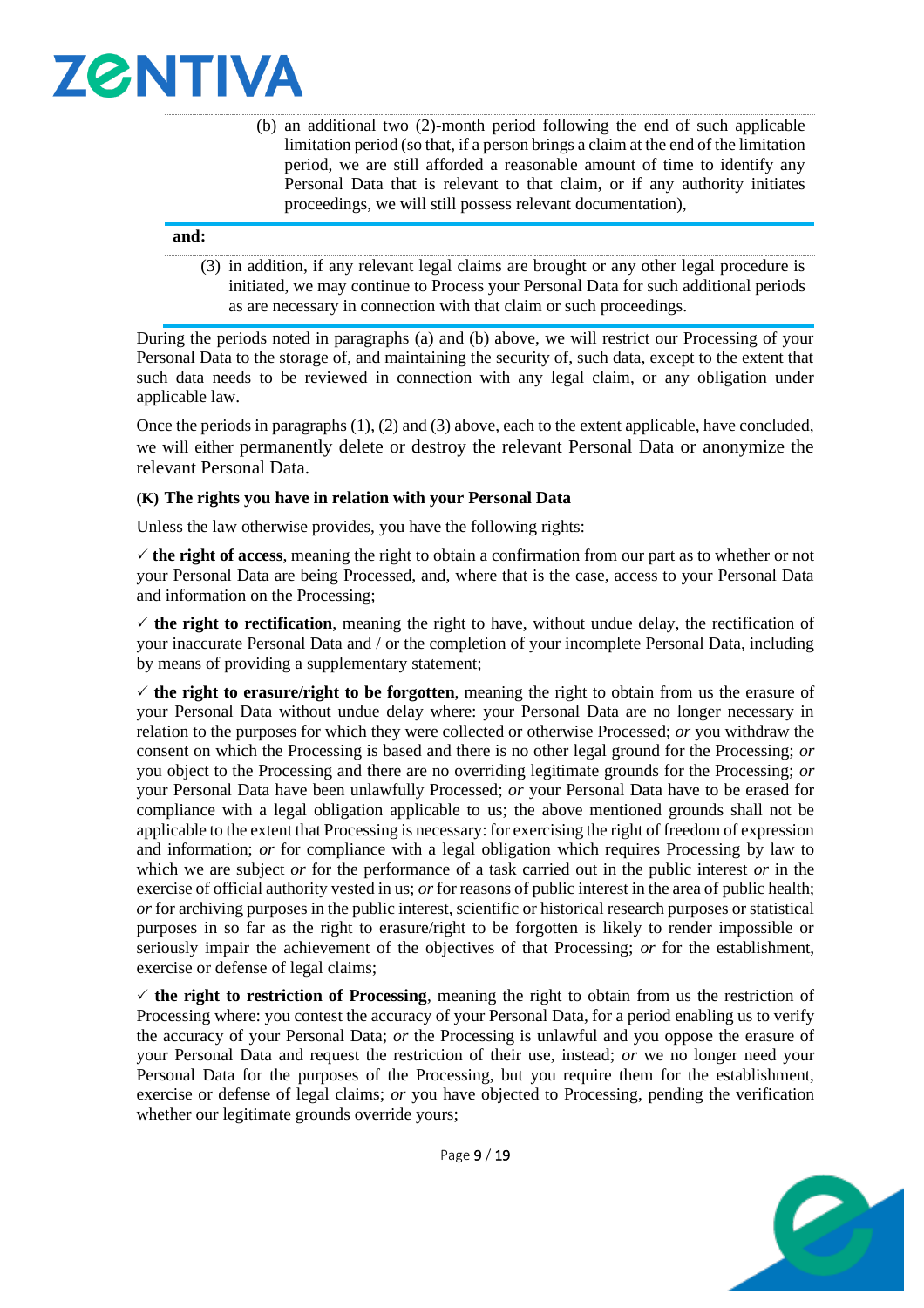

 $\checkmark$  the right to data portability, meaning the right to receive your Personal Data which you have provided to us, in a structured, commonly used and machine-readable format and the right to have those data transmitted to another Controller, without hindrance from us, where technically feasible and where the Processing is based on consent *or* on a contract and the Processing is carried out by automated means;

 $\checkmark$  the right to object, meaning the right to object on grounds relating to your particular situation, at any time, to Processing of your Personal Data which is based on the performance of a task carried out in the public interest *or* in the exercise of official authority vested in us *or* on our legitimate interests, including profiling based on these, which triggers the cease of the Processing of your Personal Data, unless we can demonstrate compelling legitimate grounds for the Processing which override your interests, rights and freedoms or for the establishment, exercise or defense of legal claims;

 $\checkmark$  the right to withdraw your consent at any time, without affecting the lawfulness of Processing based on consent before its withdrawal, when the legal ground for our Processing is your consent;

#### $\checkmark$  the right to lodge a complaint with respective Data Protection Authority;

 $\checkmark$  the right not to be subject to a decision based solely on automated Processing, including profiling, which produces legal effects concerning you or similarly significantly affects you, except for the case where such Processing is necessary for entering into, or performance of, a contract between us *or* is authorized by the law to which we are subject and which also lays down suitable measures to safeguard your subject's rights and freedoms and legitimate interests, *or* is based on your explicit consent.

Except of the right to lodge a complaint with respective Data Protection Authority as mentioned above, these rights may be exercised by sending a written request to:

 $\checkmark$  e-mail address dpo@zentiva.com

 $\checkmark$  at Company's headquarters in U kabelovny 529/16, 102 00 Praha 10 – Dolní Měcholupy

As a rule of thumb, we can not accept verbal requests from you (by telephone or face to face) since we cannot immediately respond, without first analysing your request and securely identifying you. We will provide without undue delay and in any event within one month of the request receipt date information on actions we take following receipt of such request. This period may be extended by two months where necessary, in which case we will inform you of any such extension within one month of request receipt date, and of the reasons for the delay.

#### **You are not the subject of a decision based exclusively on the automatic Processing of your Personal Data, including profiling.**

#### **(L) Direct Marketing**

You can unsubscribe from our e-mail address list at any time, by contacting the Data Protection Officer whose contact details are listed in Section (M) below.

#### **(M) The contact details**

Any questions or concerns you may have about this Privacy Policy or on how we Process your Personal Data may be addressed to the Data Protection Officer at:

Ing. Michal Merta, MBA, MSc., LL.M (Data Protection Officer)

e-mail address: [dpo@zentiva.com](mailto:dpo@zentiva.com)

at the Company's headquarter at U kabelovny 529/16, 102 00 Praha 10 – Dolní Měcholupy



Page 10 / 19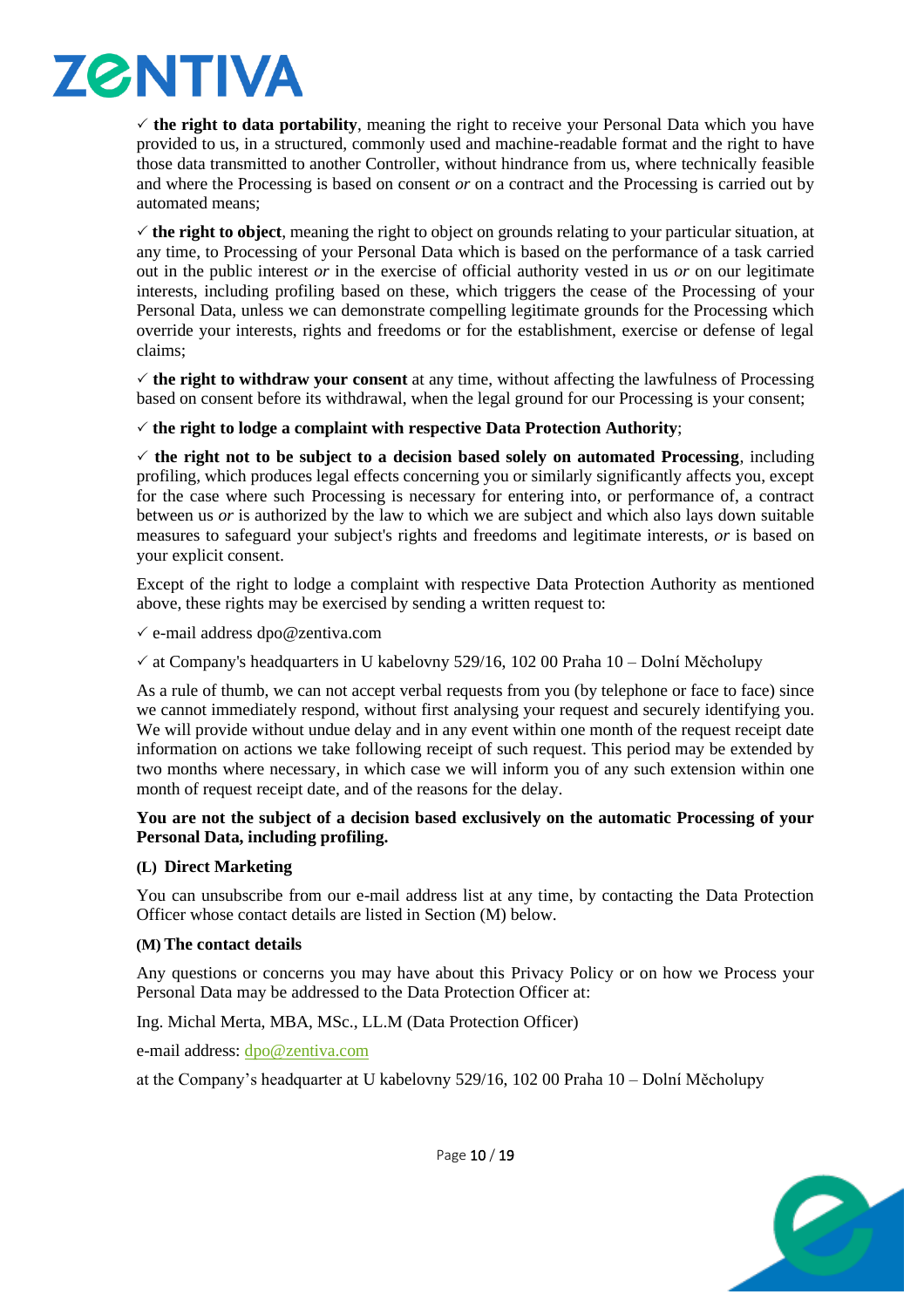# **ZØNTIVA**

### **(N) The definition of the terms listed under this Policy**

- "Adequate Jurisdiction" means a jurisdiction that has been formally designated by the European Commission as providing an adequate level of protection for Personal Data.
- ✓ "**Affiliate**" shall mean any person that at such time is Controlled by or is under common Control of AI Sirona (Luxembourg) Acquisition S.a.r.l, Company No. B223382, with its seat at 2-4 rue Beck L-1222 Luxembourg, Grand Duchy of Luxembourg see (U). It being understood that, for the purposes of this document, the term "Control" (and its grammatical variations) shall mean (i) possession, direct or indirect, through one or more intermediaries, of the power to direct the management or policies of a person, whether through ownership of voting securities, by contract relating to voting rights or otherwise, or (ii) ownership, direct or indirect, through one or more intermediaries, of more than fifty percent  $(50\%)$  – or any other percentage as per any applicable law which enables to exercise the Control – of the outstanding voting securities or other ownership interest of such person.
- ✓ "**Cookie**" means a small file that is placed on your device when you visit a website (including our Sites). In this Privacy Policy, a reference to a "Cookie" includes analogous technologies, such as web beacons and clear GIFs.
- ✓ "**Controller**" means the entity that decides how and why Personal Data is Processed. In many jurisdictions, the Controller has primary responsibility for complying with applicable data protection laws.
- ✓ "**Data Protection Authority**" means an independent public authority that is legally tasked with overseeing compliance with applicable data protection laws.
- ✓ "**EEA**" means the European Economic Area.
- ✓ "**Healthcare Professional**" means person who works in the health care sector, medicine sector or related industries. It can be, e.g. a doctor, an employee of a hospital, a pharmacist.
- ✓ "**Personal Data**" means information that is about any individual, or from which any individual is directly or indirectly identifiable, in particular, by reference to an identifier such as a name, an identification number, location data, an online identifier or to one or more factors specific to the physical, physiological, genetic, mental, economic, cultural or social identity of that individual.
- ✓ "**Process**", "**Processing**" or "**Processed**" means anything that is done with any Personal Data, whether or not by automated means, such as collection, recording, organization, structuring, storage, adaptation or alteration, retrieval, consultation, use, disclosure by transmission, dissemination or otherwise making available, alignment or combination, restriction, erasure or destruction.
- ✓ "**Processor**" means any person or entity that Processes Personal Data on behalf of the Controller (other than employees of the Controller).
- ✓ "**Sensitive Personal Data**" means Personal Data about race or ethnicity, political opinions, religious or philosophical beliefs, trade union membership, physical or mental health, sexual life, any actual or alleged criminal offences or penalties, national identification number, or any other information that may be deemed to be sensitive under applicable law.
- ✓ "**Site**" means any website operated, or maintained, by the Company / Zentiva or on Company's / Zentiva's behalf.
- ✓ "**Standard Contractual Clauses**" means template transfer clauses adopted by the European Commission or adopted by a Data Protection Authority and approved by the European Commission.

#### **(O) The revisions of this Privacy Policy**

We regularly review the Privacy Policy, with no prior notice. We encourage you to periodically visit the Privacy Policy, in order to be informed about how we Process your Personal data.

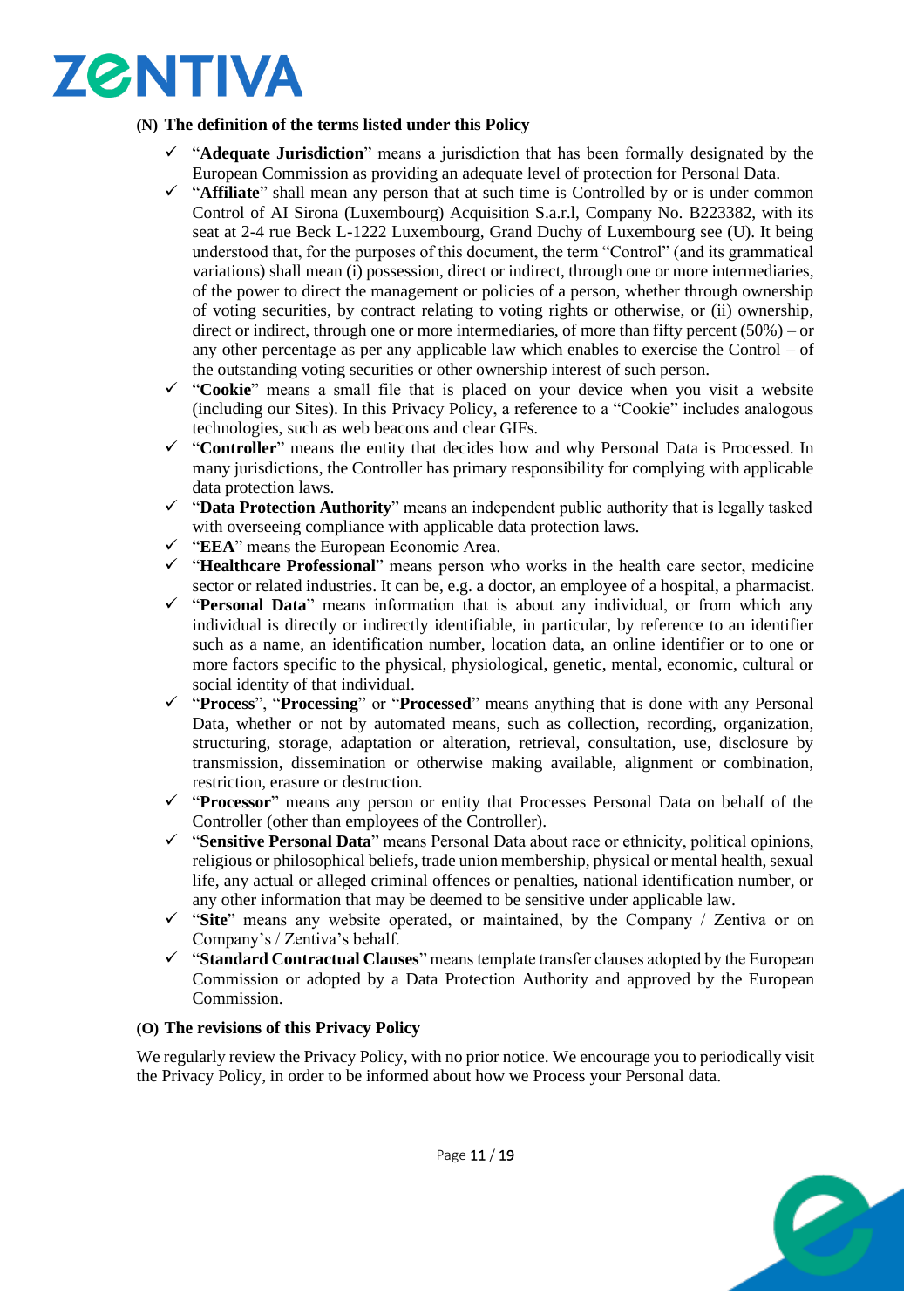

## **(P) The list of the Joint Controllers and the corporate governance of Zentiva – list of Zentiva's branches**

| <b>Company Name</b> |                                         | <b>Registration Number</b> | Registered Office (address)                                                                     |
|---------------------|-----------------------------------------|----------------------------|-------------------------------------------------------------------------------------------------|
| AL                  | Zentiva Pharma Albania sh.p.k           | L61501034A                 | Rr. "Themistokli Germenji" Pall.<br>Ambasador 1, kati 1, Tirane, Albania                        |
| AT                  | Zentiva GmbH                            | FN 129221 g                | Rosenbursenstraße 2/15, 1010 Wien,<br>Austria                                                   |
|                     | <b>HERBS Trading GmbH</b>               | FN 138399 d                | Am Belvedere 4, Eingang Karl Popper<br>Straße 4, 1100 Wien, Austria                             |
| <b>BA</b>           | Zentiva Pharma d.o.o.                   | 65-01-0116-10              | Fra Anđela, Zvizdovića 1, Sarajevo,<br>Bosnia and Herzegovina                                   |
| <b>BG</b>           | Zentiva Bulgaria EOOD                   | 205801872                  | 7, Iskarsko shosse Blvd., Trade Center<br>Evropa, Building 15, floor 4, 1528<br>Sofia, Bulgaria |
|                     | Alvogen Pharma Bulgaria<br><b>EOOD</b>  | 201035481                  | Floor 1, 86 Bulgaria blvd, Manastirski<br>Livadi, Vitosha region, Sofia, 1680,<br>Bulgaria      |
|                     | Alvogen Pharma Trading<br>Europe EOOD   | 201400639                  | Floor 1, 86 Bulgaria blvd, Manastirski<br>Livadi, Vitosha region, Sofia, 1680,<br>Bulgaria      |
| <b>CY</b>           | <b>ALVOGEN CYPRUS</b><br><b>LIMITED</b> | HE 271648                  | Omonoias 52, TROODOS COURT,<br>Floor 1, Flat 3, 3052-Limassol, Cyprus                           |
|                     | RUTENGO INVESTMENTS<br><b>LIMITED</b>   | HE 160948                  | Omonoias 52, TROODOS COURT,<br>Floor 1, Flat 3, 3052-Limassol, Cyprus                           |
| CZ                  | Zentiva Group, a.s.                     | 072 54 792                 | U kabelovny 529/16, 102 00 Praha 10<br>- Dolní Měcholupy, Czech Republic                        |

#### **ZENTIVA CORPORATE GOVERNANCE – LIST OF ZENTIVA ENTITIES**

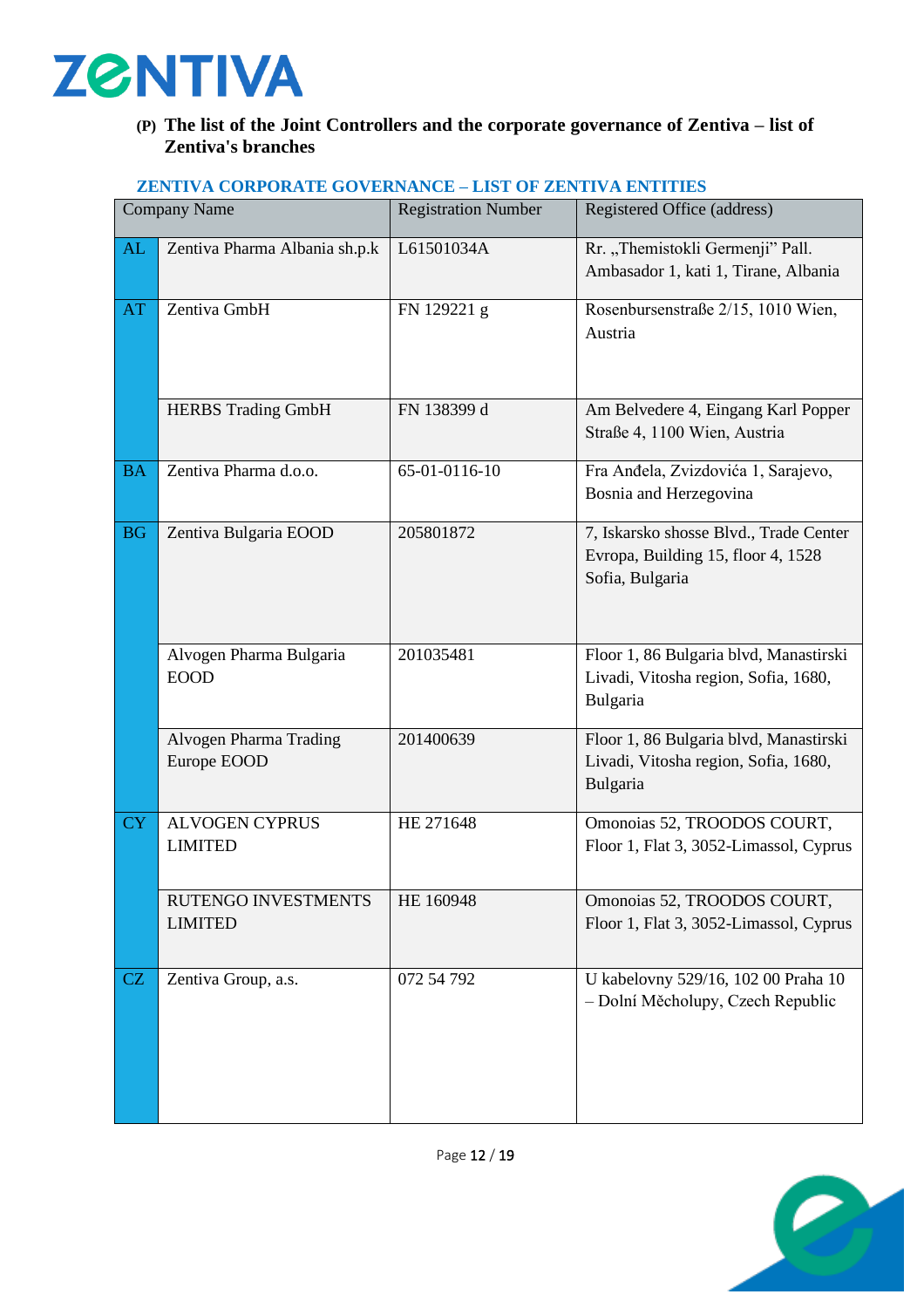

|              | Zentiva, k.s.                     | 492 40 030      | U kabelovny 130, 102 37 Praha 10 -<br>Dolní Měcholupy, Czech Republic                                            |
|--------------|-----------------------------------|-----------------|------------------------------------------------------------------------------------------------------------------|
|              | Theramex Czech Republic<br>s.r.o. | 046 53 815      | Kateřinská 466/40, 120 00 Praha 2 -<br>Nové Město, Czech Republic                                                |
| D            | Zentiva Pharma GmbH               | <b>HRB95544</b> | Brüningstr. 50, 65926 Frankfurt/ M.,<br>Germany<br>(corresp. address: Linkstraße 2, D-<br>10785 Berlin, Germany) |
|              | Winthrop Arzneimittel GmbH        | HRB99575        | Brüningstr. 50, 65926 Frankfurt/ M.,<br>Germany<br>(corresp. address: Linkstraße 2, D-<br>10785 Berlin, Germany) |
| <b>DK</b>    | Zentiva Denmark ApS               | 41172029        | c/o Harbour House Sundkrogsgade 21,<br>2100 KØBENHAVN Ø, Denmark                                                 |
| $\mathbf{F}$ | Zentiva France                    | 407 710 474     | 35 Rue du Val de Marne 75013<br>PARIS, France                                                                    |
| <b>HR</b>    | Zentiva d.o.o.                    | 080774153       | Avenija Većeslava Holjevca 40,<br>10 000, Zagreb, Croatia                                                        |
| HU           | Zentiva HU Kft.                   | 01-09-876879    |                                                                                                                  |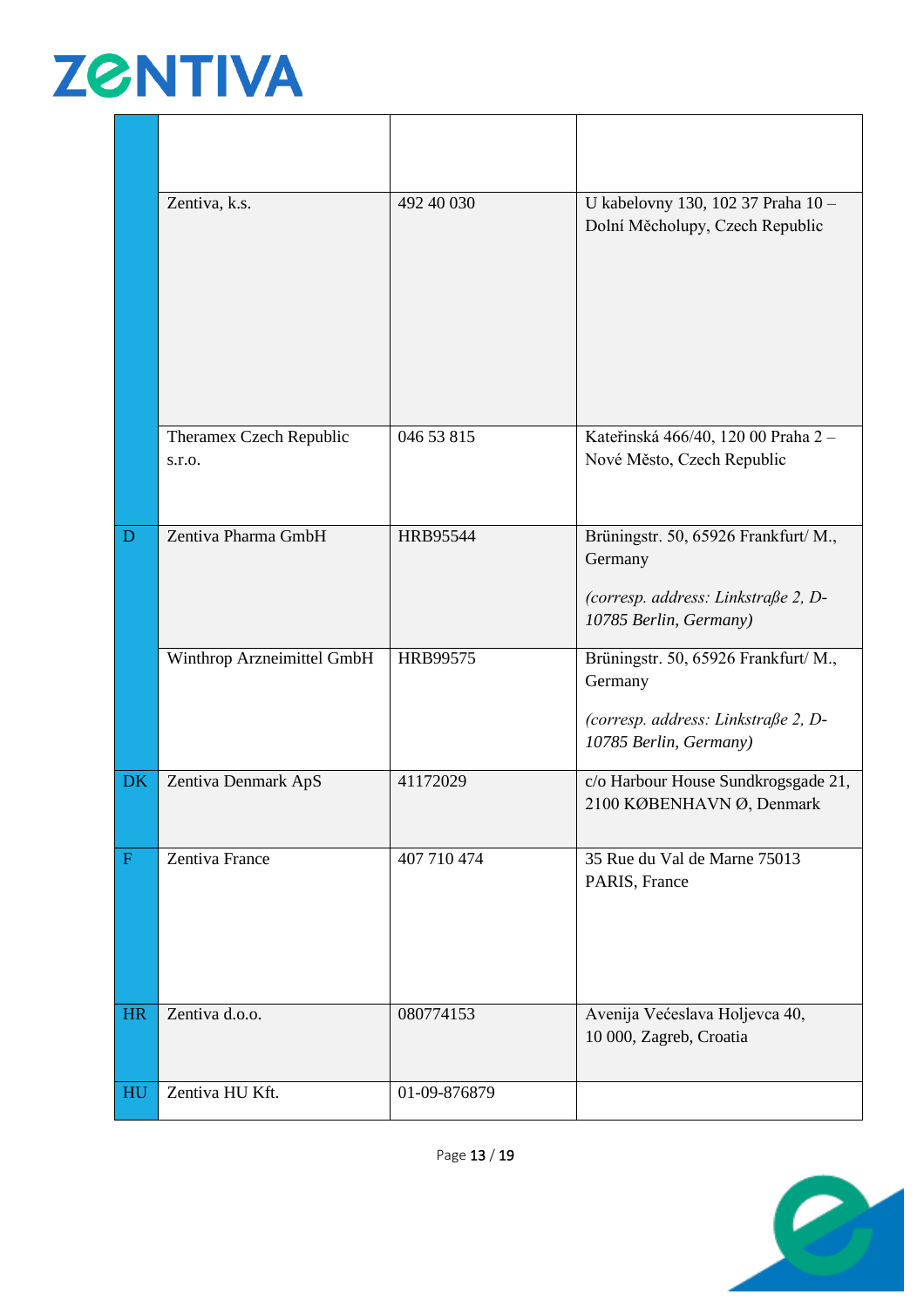# **ZGNTIVA**

|           |                                                |                           | 1023 Budapest, Árpád fejedelem útja<br>26-28, Hungary                                                                                                           |
|-----------|------------------------------------------------|---------------------------|-----------------------------------------------------------------------------------------------------------------------------------------------------------------|
|           | <b>Rutengo Hungary Investments</b><br>Kft.     | 01-09-967175              | Bajcsy-Zsilinszky út 41., Budapest<br>1065, Hungary                                                                                                             |
|           | Aramis Pharma Kft                              | 01-09-873136              | 1095 Budapest, Mester utca 28. B.<br>lház. 3. em. 5, Hungary<br>(corresp. address: 1097 Budapest,<br>Könyves Kálmán krt. 11/C. A. épület 3.<br>Emelet, Hungary) |
| <b>CH</b> | Helvepharm AG                                  | CHE-105.859.562           | Walzmühlestrasse 60, CH-8500<br>Frauenfeld, Switzerland<br>(corresp. address: Walzmühlestrasse<br>48, CH-8500 Frauenfeld)                                       |
| IN        | Zentiva Private Limited                        | U24100MH2019FTC32<br>8411 | A-802, 8th Floor, Crescenzo, C/38-39,<br>G-Block, Bandra Kurla Complex,<br>Mumbai 400051, Maharashtra, India                                                    |
| IT        | Zentiva Italia S.r.l.                          | MI - 1463705              | Viale Bodio nº 37/B, 20158 - Milan,<br>Italy                                                                                                                    |
| LT.       | <b>UAB Alvogen Baltics</b>                     | 302488462                 | Vilniaus m. sav. Vilniaus m. Užupio g.<br>30, Lithuania                                                                                                         |
| LU        | AI Sirona (Luxembourg)<br>Acquisition S.à r.l. | B223382                   | 5, rue des Capucins, L-1313<br>Luxembourg, Grand Duchy of<br>Luxembourg                                                                                         |
|           |                                                | B242040                   |                                                                                                                                                                 |

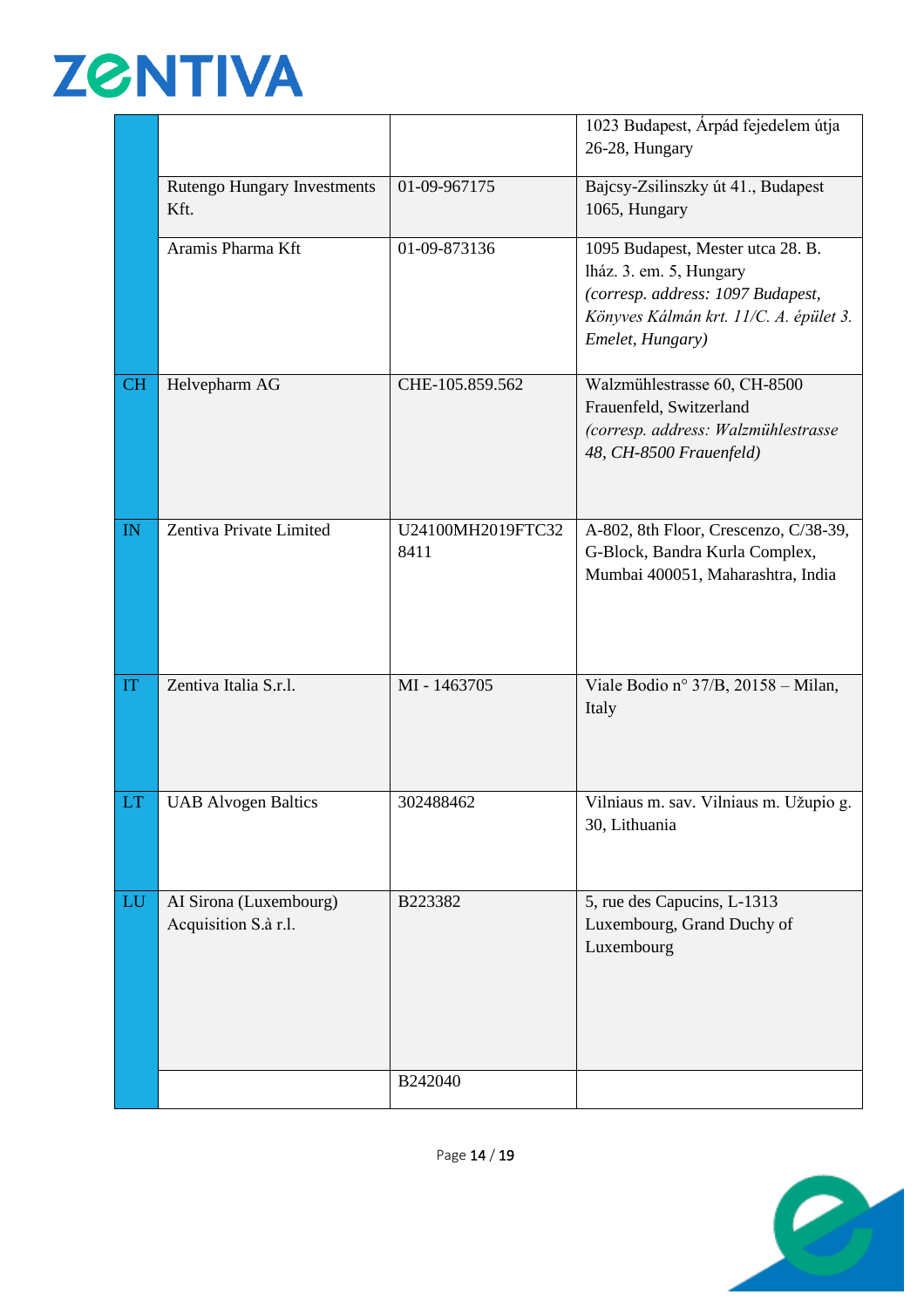

|               | AI Excalibur (Luxembourg)                     |                    | 5, rue des Capucins, L-1313          |
|---------------|-----------------------------------------------|--------------------|--------------------------------------|
|               | $S \hat{a}$ r.l.                              |                    | Luxembourg, Grand Duchy of           |
|               |                                               |                    | Luxembourg                           |
|               |                                               |                    |                                      |
|               | Alvogen IPco S.à r.l. (in                     | B149131            | 5, rue Heienhaff, L-1736,            |
|               | liquidation)                                  |                    | Senningerberg, Grand Duchy of        |
|               |                                               |                    | Luxembourg                           |
|               |                                               |                    |                                      |
|               |                                               |                    |                                      |
|               | Alvogen Balkans Luxembourg                    | B145518            | 5, rue Heienhaff, L-1736,            |
|               | $S \hat{a}$ r.l.                              |                    | Senningerberg, Grand Duchy of        |
|               |                                               |                    | Luxembourg                           |
|               |                                               |                    |                                      |
|               |                                               |                    |                                      |
| M             | <b>Alvogen Malta Operations</b>               | C75429             | Malta Life Sciences Park, Building 1 |
|               | ROW Holdings Ltd.                             |                    | Level 4, Sir Temi Zammit Buildings,  |
|               |                                               |                    | San Gwann Industrial Estate, San     |
|               |                                               |                    | Gwann SGN 3000, Malta                |
|               |                                               | C71197             | Malta Life Sciences Park, Building 1 |
|               | <b>Alvogen Malta Operations</b><br>(ROW) Ltd. |                    | Level 4, Sir Temi Zammit Buildings,  |
|               |                                               |                    | San Gwann Industrial Estate, San     |
|               |                                               |                    | Gwann SGN 3000, Malta                |
|               |                                               |                    |                                      |
| M             | Zentiva Pharma Macedonia                      | 6708072            | Jordan Mijalkov No. 48-1/1-2 Skopje, |
| K             | DOOEL Skopje                                  |                    | North Macedonia                      |
|               |                                               |                    |                                      |
|               |                                               |                    |                                      |
| $\mathbf{NL}$ | EuroGenerics Holding B.V.                     | 34157118           | Locatellikade 1, 1076 AZ Amsterdam,  |
|               |                                               |                    | Netherlands                          |
|               |                                               |                    |                                      |
| PL            | Zentiva Polska Sp.z.o.o.                      | KRS: 691403        | North Gate Buildings,                |
|               |                                               | (REGON: 368094510) | Bonifraterska Street 17, 00-203      |
|               |                                               |                    | Warsaw, Poland                       |
|               | Alvogen Pharma Sp.z.o.o.                      | KRS: 610747        | North Gate Buildings,                |
|               |                                               |                    | Bonifraterska Street 17, 00-203      |
|               |                                               | (REGON: 364124728) | Warsaw, Poland                       |
|               |                                               |                    |                                      |
|               |                                               |                    |                                      |
|               | Alvogen Poland Sp.z.o.o.                      | KRS: 394178        | North Gate Buildings,                |
|               |                                               |                    | Bonifraterska Street 17, 00-203      |
|               |                                               | (REGON: 301740600) | Warsaw, Poland                       |
|               |                                               |                    |                                      |
|               |                                               |                    |                                      |



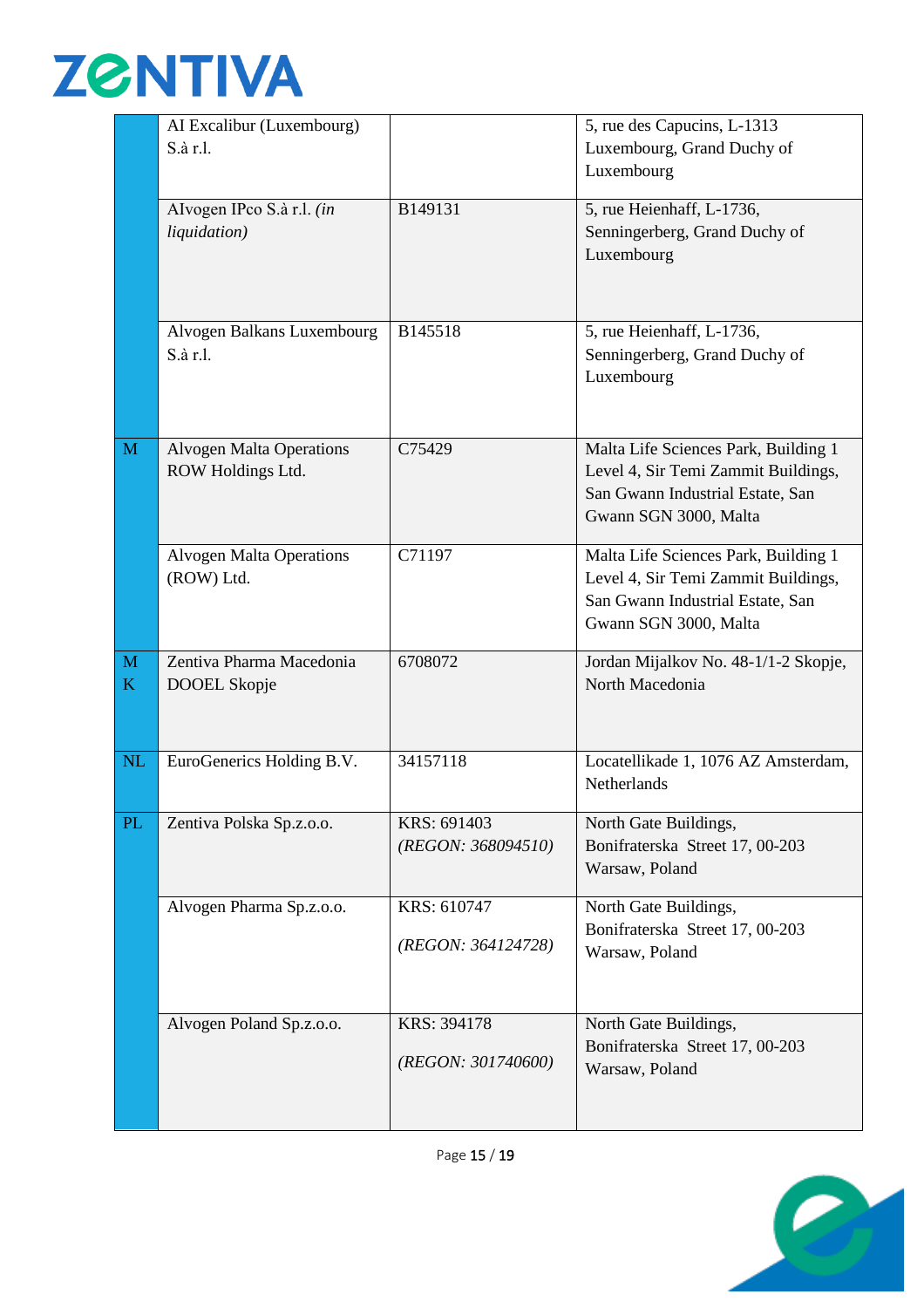

| PT        | Zentiva Portugal, Lda                 | 503103551      | Alameda Fernão Lopes, nº16, bloco A,<br>8º Piso, 1495-190 Algés - Portugal                                                                                                                                        |  |
|-----------|---------------------------------------|----------------|-------------------------------------------------------------------------------------------------------------------------------------------------------------------------------------------------------------------|--|
| <b>RO</b> | Zentiva S.A.                          | J40/363/1991   | Bulevardul Theodor Pallady nr. 50,<br>sectorul 3, 032266, Bucurest, Romania                                                                                                                                       |  |
|           | <b>SOLACIUM PHARMA</b><br>S.R.L.      | J40/23565/2007 | 50 Theodor Pallady Blvd.,<br>Administration Building, C15, Area A,<br>3rd floor, District 3, Bucharest,<br>Romania                                                                                                |  |
|           | BE WELL PHARMA S.R.L.                 | J23/4165/2017  | 50 Theodor Pallady Blvd.,<br>Administration Building, C15, 3rd<br>floor, Area B, Office no. 2, District 3,<br>Bucharest, Romania                                                                                  |  |
|           | LaborMed-Pharma SA                    | J40/21114/2007 | 032266 Bucharest, 44B Th. Pallady<br>Blv., 3rd district, Romania                                                                                                                                                  |  |
|           | Labormed Pharma Trading<br><b>SRL</b> | J40/2501/2000  | 032266 Bucharest, 44B Th. Pallady<br>Blv., 2nd floor, 3rd district, Romania                                                                                                                                       |  |
| <b>RS</b> | Zentiva Pharma d.o.o                  | 20607149       | Milentija Popovica 5v, 2nd floor,<br>Beograd – Novi Beograd, Serbia                                                                                                                                               |  |
| <b>RU</b> | Zentiva Pharma LLC                    | 1147748135590  | Novoslobodskaya st., 31 / building 4<br>premises VI, Moscow, 127005, Russia<br>(corresp. address: 12 Presnenskaya<br>naberezhnzya (embankment), 45 floor,<br>office 2, Vostok Federation Tower,<br>123112 Moscow) |  |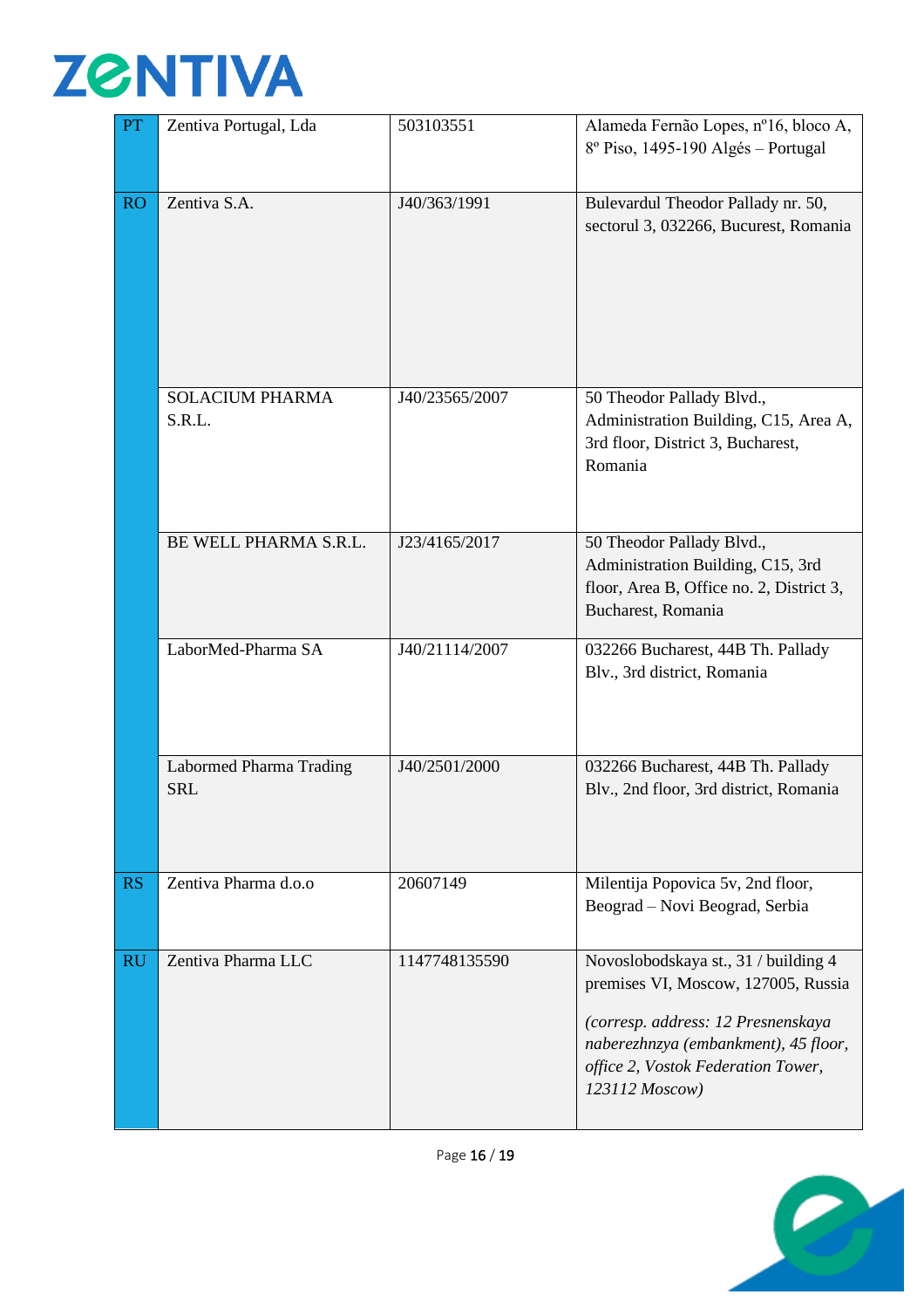

|           | <b>Bittner Pharma LLC</b>               | 1097746360271 | 18 Suschevsky Val street, Moscow,<br>127018, Russia                                                                                   |
|-----------|-----------------------------------------|---------------|---------------------------------------------------------------------------------------------------------------------------------------|
| <b>SK</b> | Zentiva, a.s.                           | 31 411 771    | Einsteinova 24, 851 01 Bratislava,<br>Slovakia                                                                                        |
|           | Zentiva International a.s.              | 35 687 355    | Einsteinova 24, 851 01 Bratislava,<br>Slovakia                                                                                        |
| <b>UA</b> | Zentiva Ukraine LLC                     | 38804488      | Brovarsky avenue, 5-I, 02002, Kyiv,<br>Ukraine                                                                                        |
| <b>UK</b> | Zentiva Pharma UK Limited               | 02158996      | 12 New Fetter Lane, EC4A 1JP,<br>London, United Kingdom<br>(corresp. address: Felsted Business<br>Centre, Felsted, Essex, UK CM6 3LY) |
|           | Creo Pharma Holdings<br>Limited         | 06096048      | Felsted Business Centre, Cock Green,<br>Felsted, Essex, CM6 3LY, United<br>Kingdom                                                    |
|           | Creo Pharma Limited                     | 06082846      | Felsted Business Centre, Cock Green,<br>Felsted, Essex, CM6 3LY, United<br>Kingdom                                                    |
| <b>XK</b> | <b>ALVOGEN PHARMA</b><br>KOSOVO SH.P.K. | 810809410     | LLAPNASELLË, Magjistralja<br>Prishtinë-Ferizaj KM 7, Kosovo                                                                           |

## **ZENTIVA CORPORATE GOVERNANCE – LIST OF ZENTIVA BRANCHES**

| Company<br>Name        | Country  | <b>Branch</b>                     | Registration<br>Number | <b>Registered Office</b><br>(address)                                                                 |
|------------------------|----------|-----------------------------------|------------------------|-------------------------------------------------------------------------------------------------------|
| Zentiva<br>Group, a.s. | Bulgaria | ZENTIVA BULGARIA<br><b>BRANCH</b> | UIC205052992           | 7, Iskarsko shosse<br>Blvd., Trade Center<br>Evropa, Building<br>15, floor 4, 1528<br>Sofia, Bulgaria |

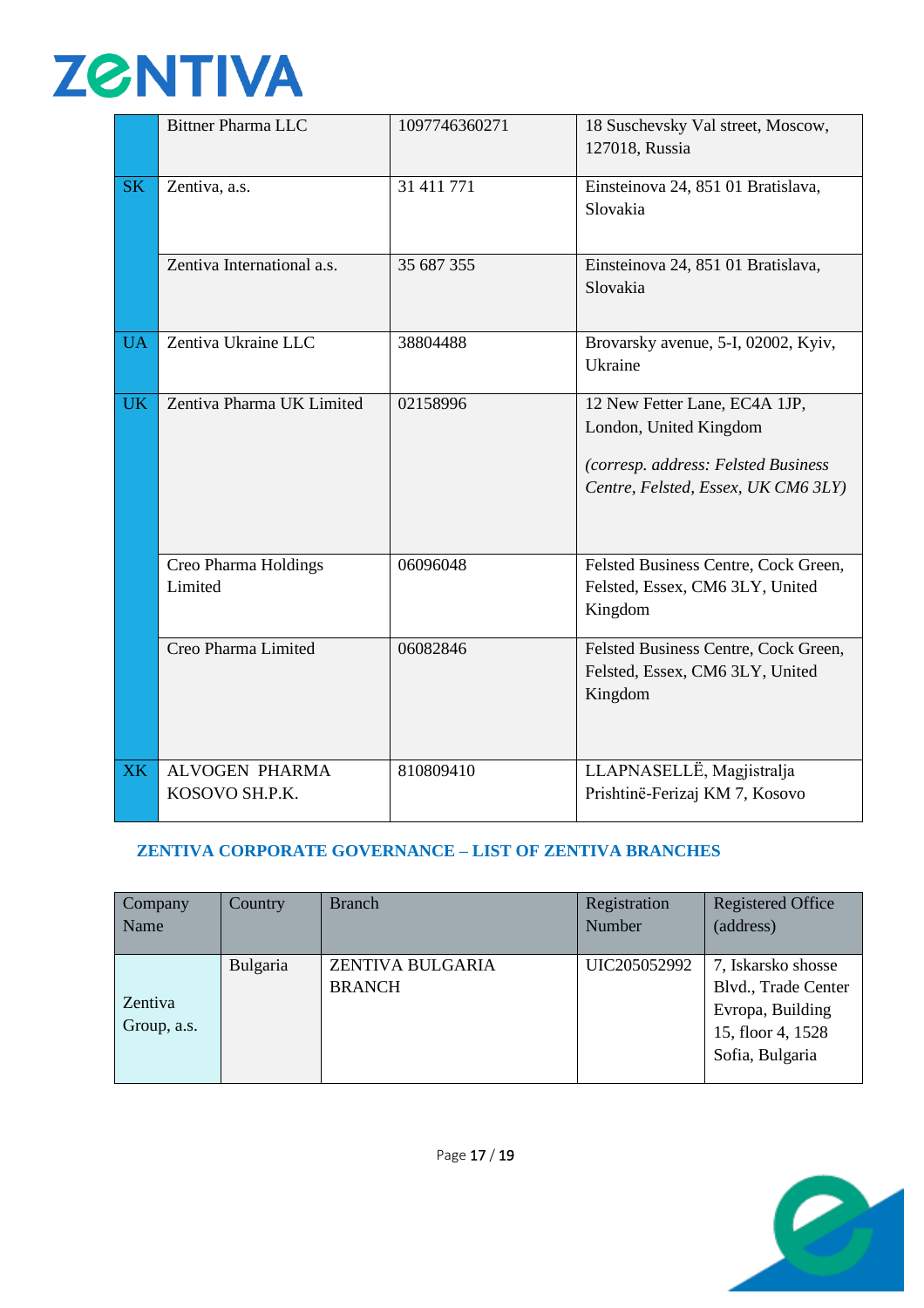

|                                                       | Estonia    | Zentiva Group, a.s. Eesti filiaal                                                                                                           | $\frac{1}{2}$            | Tartu mnt 13, 10145<br>Tallinn, Estonia                                                      |
|-------------------------------------------------------|------------|---------------------------------------------------------------------------------------------------------------------------------------------|--------------------------|----------------------------------------------------------------------------------------------|
|                                                       | Latvia     | Zentiva Group, a.s. filiāle Latvijā                                                                                                         | $\overline{a}$           | Gertrūdes iela 10-<br>10, Rīga, LV 1010,<br>Latvia                                           |
|                                                       | Lithuania  | Zentiva Group, a.s. Lietuvos<br>filialas                                                                                                    | $\overline{\phantom{0}}$ | Jogailos str. 9,<br>Vilnius, Lithuania                                                       |
| Zentiva<br>Pharma<br>d.o.o.                           | Montenegro | Zentiva Pharma d.o.o. - dio<br>stranog društva u Podgorici                                                                                  | 30/31-10724-4            | Kritskog odreda 4/1<br>,81000 Podgorica,<br>Monetenegro                                      |
|                                                       | Macedonia  | Zentiva Pharma d.o.o. -<br>Pretstavništvo Skopje                                                                                            | 4080011519677            | Kozara 13A,<br>Skopje, Macedonia                                                             |
|                                                       | Albania    | Alvogen - Zyre Perfaqesimi<br>Tirane (dormant)                                                                                              | L11817003                | Rruga Themistokli<br>Germenji, Kulla<br>Ambasador, Kati 3,<br>Ap.1, Tirane, Albania          |
| LaborMed-<br>Pharma SA                                | Moldavia   | Reprezentanta "Labormed-Pharma<br>SA" Moldova                                                                                               | 1007600076302            | MD-2004, 40 Lazo<br>S. Str., 7th floor,<br>office no. 4,<br>Chisinau, Rep. Of<br>Moldavia    |
| Zentiva<br>Pharma<br>Macedonia<br><b>DOOEL</b>        | Montenegro | Alvogen Pharma Makedonija<br>export-import DOOEL Gevgelija<br>dio stranog drustva u Crnoj Gori                                              | 60013042                 | Janka Djinovica<br>familly kvart 2/12,<br>Podgorica,<br>Montenegro                           |
| Alvogen<br>Pharma<br>Trading<br>Europe<br><b>EOOD</b> | Kazakhstan | Representative Office of Alvogen<br>Pharma Trading Europe EOOD -<br>Kazakhstan<br>(Представительство, Алвоген<br>Фарма Трейдинг Юроп ЕООД") | 120142012696             | 241, Bogenbay batyr<br>Street, Business<br>Centre Ordabasy,<br>050026, Almaty,<br>Kazakhstan |
|                                                       | Ukraine    | Representative Office of Alvogen<br>Pharma Trading Europe EOOD -<br>Ukraine                                                                 | 26628492                 | 5-I, Brovarskyi<br>Avenue, 0200,<br>Kyiv, Ukraine                                            |